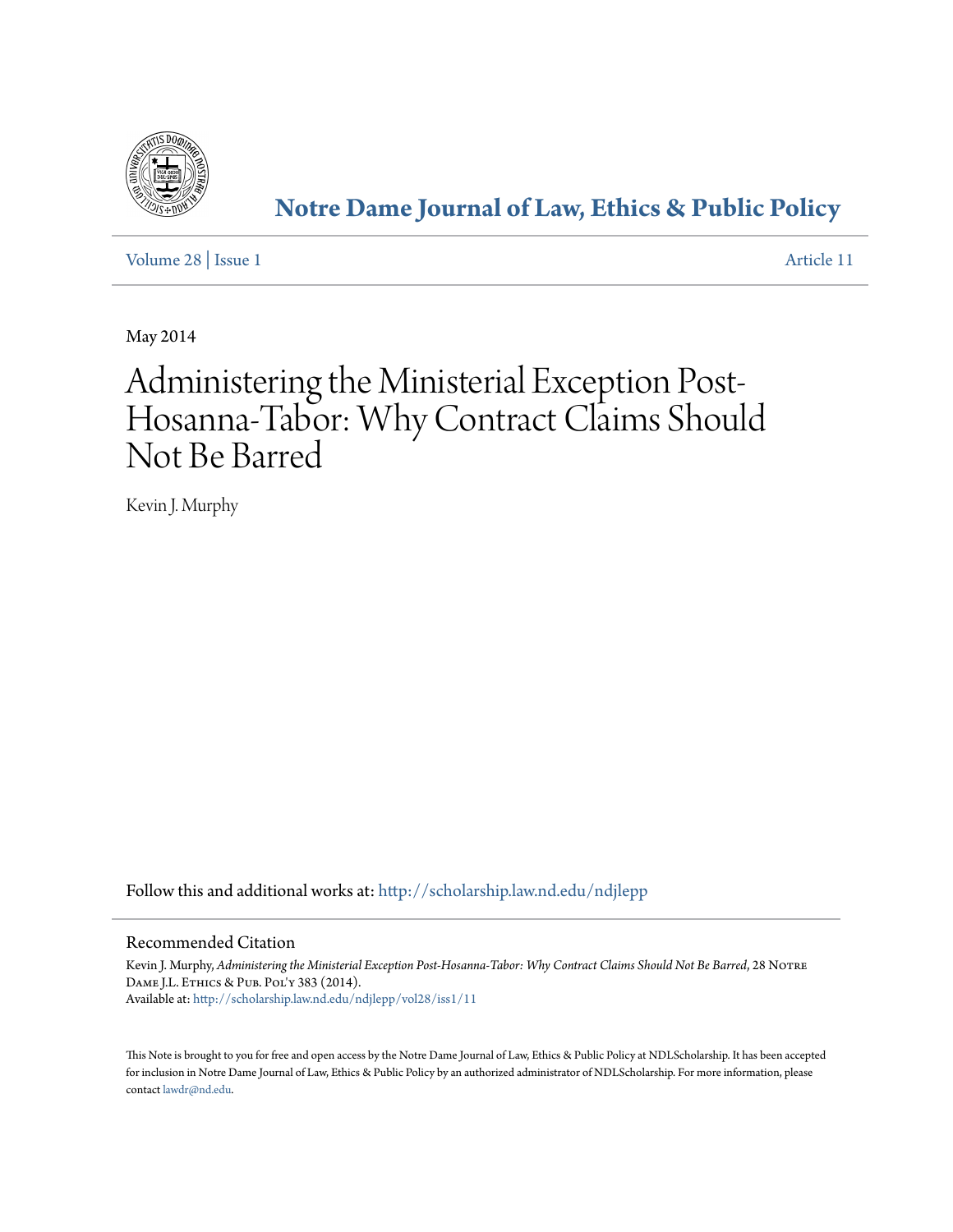# **ADMINISTERING THE MINISTERIAL EXCEPTION POST-***HOSANNA-TABOR***: WHY CONTRACT CLAIMS SHOULD NOT BE BARRED**†

KEVIN J. MURPHY\*

#### **INTRODUCTION**

In *Hosanna-Tabor Evangelical Lutheran Church & School v. EEOC*, the Supreme Court was presented with the question whether the First Amendment barred an Americans with Disabilities Act (ADA) claim against a religious organization by one of the organization's ministers.1 The Court unanimously held that both the Free Exercise Clause and the Establishment Clause of the First Amendment bar employment discrimination claims by a minister against his employer, thereby affirming the existence of the ministerial exception.2 The Court explained:

Requiring a church to accept or retain an unwanted minister, or punishing a church for failing to do so, intrudes upon more than a mere employment decision. Such action interferes with the internal governance of the church, depriving the church of control over the selection of those who will personify its beliefs.<sup>3</sup>

At the end of Chief Justice Roberts's opinion for the Court, he expressly limited the scope of the Court's holding:

The case before us is an employment discrimination suit . . . . We express no view on whether the exception bars other types of suits, including actions by employees alleging breach of contract or tortious conduct by their religious employers. There will be time enough to address the applicability of the exception to other circumstances if and when they arise.4

Since the Court first placed its imprimatur on the ministerial exception in *Hosanna-Tabor*, the question of the applicability of the ministerial exception to tort and contract claims has begun to arise. This Note will focus exclusively on the applicability of the ministerial

<sup>†</sup> Winner of the first annual *Notre Dame Journal of Law, Ethics & Public Policy* Writing Competition.

J.D. Candidate, Notre Dame Law School, 2014; B.S. in Accounting and Finance, Indiana University, 2011. I would like to thank Professor Richard Garnett, Professor Paolo Carozza, Professor Jamie Prenkert, and the Notre Dame Legal Scholarship Seminar for their invaluable contributions to this Note. Additionally, I would like to thank Father Richard Doerr of Our Lady of Mt. Carmel Catholic Church for his perspective on these issues and unwavering support throughout my time in law school.

<sup>1. 132</sup> S. Ct. 694 (2012).

<sup>2.</sup> *Id.*

<sup>3.</sup> *Id.*

<sup>4.</sup> *Id.* at 710.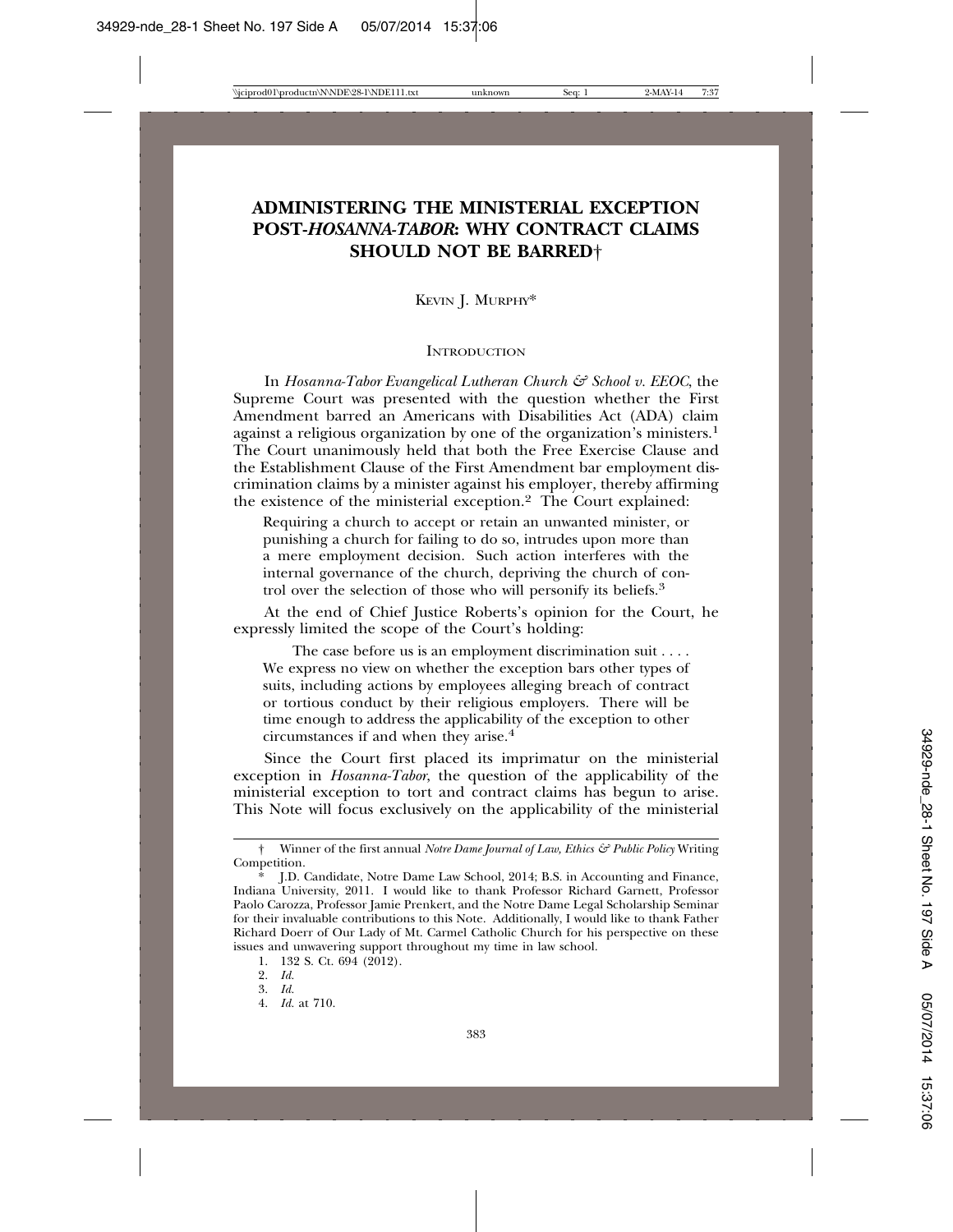exception to contract claims.<sup>5</sup> These contract claims may be premised on express contracts or implied through informal sources, such as an employee handbook; $6$  this Note simply refers to both as contracts.

Courts before and after *Hosanna-Tabor* have addressed the ministerial exception's applicability to a minister's claim that he was terminated in violation of his contract. The ministerial exception does not apply to a minister's contract claims against his employer outside the context of termination;7 in fact, multiple cases since *Hosanna-Tabor* have held that contract claims by a minister against his employer for backpay can progress without even citing *Hosanna-Tabor*. 8 The crux of the issue is whether a minister's claim that he was *terminated in violation of his contract* is barred by the ministerial exception. Claims of this nature may arise even more often than the antidiscrimination claims of *Hosanna-Tabor*. 9 Courts addressing this issue post-*Hosanna-Tabor* have found that the ministerial exception bars these wrongful termination contract claims because adjudicating these disputes interferes with a religious organization's exclusive ability to control who teaches and spreads its faith.10

Currently pending before the Kentucky Supreme Court<sup>11</sup> are two cases that squarely address the question of the ministerial exception's applicability to wrongful termination contract claims.<sup>12</sup> One of these cases, *Kant v. Lexington Theological Seminary*, has garnered widespread

7. *See* Klouda v. Sw. Baptist Theological Seminary, 543 F. Supp. 2d 594, 611 (N.D. Tex. 2008) (describing the relationship between the ministerial exception and the broader ecclesiastical abstention doctrine).

8. *See, e.g.*, Second Episcopal Dist. African Methodist Episcopal Church v. Prioleau, 49 A.3d 812 (D.C. 2012); Crymes v. Grace Hope Presbyterian Church, Inc., No. 2011–CA–000746–MR, 2012 WL 3236290 (Ky. Ct. App. Aug. 10, 2012).

10. *See, e.g.*, DeBruin v. St. Patrick Congregation, 816 N.W.2d 878, 889 (Wis. 2012).

<sup>5.</sup> Courts post-*Hosanna-Tabor* have also addressed the issue of the ministerial exception's applicability to a minister's tort claims. *See, e.g.*, Erdman v. Chapel Hill Presbyterian Church, 286 P.3d 357, 364 (Wash. 2012) (dismissing negligent retention and negligent supervision claims under the ministerial exception based on their potential to "implicate a religious organization's First Amendment right to select its clergy").

<sup>6.</sup> *See* David J. Overstreet, *Does the Bible Preempt Contract Law?: A Critical Examination of Judicial Reluctance to Adjudicate a Cleric's Breach of Employment Contract Claim Against a Religious Organization*, 81 MINN. L. REV. 263, 277–78 (1996). Overstreet analyzes many of the same issues as this Note, emphasizing the importance of the voluntariness of contractual obligations. This Note's analysis differs from Overstreet's in several ways: (1) this Note analyzes the more recent doctrinal development of the ministerial exception, including *Hosanna-Tabor* and its progeny; (2) it analyzes the historical ability of ministers to sue religious organizations; (3) it considers the implications for religious organizations of applying the ministerial exception to bar wrongful termination claims; and (4) it analyzes the issue in terms of mutuality of obligation.

<sup>9.</sup> *See* Mark E. Chopko & Marissa Parker, 10 FIRST AMEND. L. REV. 233, 294 (2012) ("An examination of the actual claims to which the ministerial exception applies yields many more examples of tort and contract claims than statutory anti-discrimination claims.").

<sup>11.</sup> The cases discussed are pending before the Supreme Court of Kentucky as of April 8, 2014.

<sup>12.</sup> *See* Kant v. Lexington Theological Seminary, No. 2011–CA–000004–MR, 2012 WL 3046472 (Ky. Ct. App. July 27, 2012) (noting that discretionary review was granted by the Supreme Court of Kentucky); Kirby v. Lexington Theological Seminary, No. 2010–CA–001798–MR, 2012 WL 3046352 (Ky. Ct. App. July 27, 2012) (same).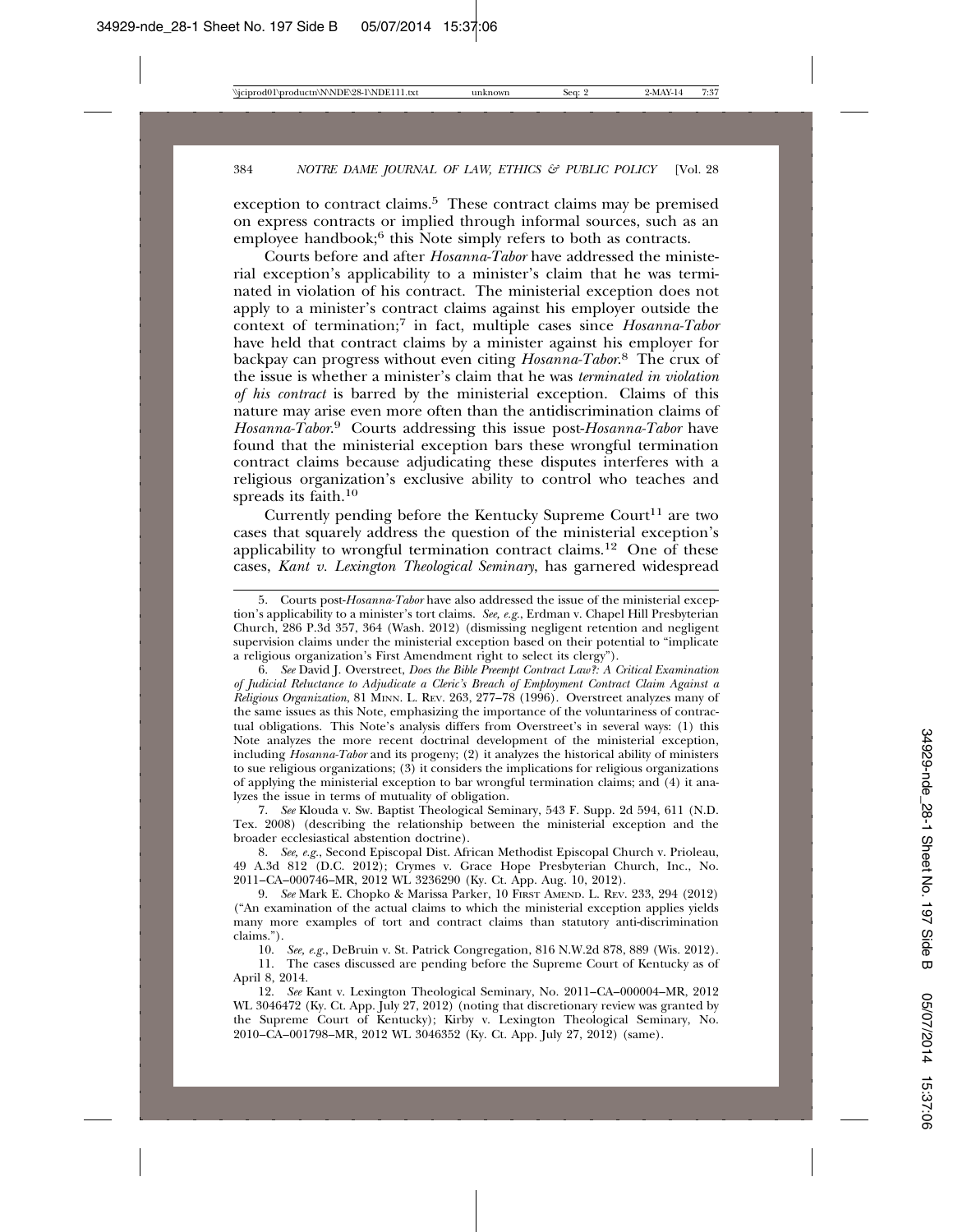national attention.13 *Kant* deals with breach of contract claims by Laurence Kant, previously a tenured faculty member at Lexington Theological Seminary (LTS).14 Mr. Kant's employment relationship with the seminary was governed by the Faculty Handbook, which provided that "[t]he only grounds for dismissal of a tenured faculty member are moral delinquency, unambiguous failure to perform the responsibilities outlined in this Handbook, or conduct detrimental to the Seminary."15 In 2009, LTS encountered financial difficulties as a result of the nation's economic downturn and decided to terminate Mr. Kant's employment.16 Shortly thereafter, Mr. Kant filed suit alleging, *inter alia*, breach of employment contract. LTS moved to dismiss the case on the grounds that it was barred by the ministerial exception and the circuit court did so.17 In 2012, relying heavily on *Hosanna-Tabor*, the Kentucky Court of Appeals affirmed the decision.<sup>18</sup> The court explained: " $[I]t$ does not matter that Kant has fashioned his case around a contract cause of action; this does not trump the constitutional protections and freedoms of the church."19

The issue of whether the ministerial exception bars contract claims like Mr. Kant's presents a clash of values of fundamental importance. On one hand, religious organizations must be free to decide who will minister to the faithful.<sup>20</sup> Imposing an unwanted minister upon a church, or punishing the church for removing one, "depriv[es] the church of control over the selection of those who will personify its beliefs."21 As the Fifth Circuit in *McClure v. Salvation Army* explained: "The relationship between an organized church and its ministers is its lifeblood. The minister is the chief instrument by which the church seeks to fulfill its purpose."22 Given the Court's clarity and unison in

18. *Id.* at \*24.

<sup>13.</sup> *See* Amicus Curiae Brief of Alliance Defending Freedom and Association of Christian Schools International on Behalf of Appellee Lexington Theological Seminary, Kant v. Lexington Theological Seminary, No. 2011–CA–000004–MR (Ky. Apr. 29, 2013) [hereinafter Alliance Defending Freedom Brief]; Brief of Amicus Curiae, Anti-Defamation League, in Support of Appellant, Kant v. Lexington Theological Seminary, No. 2011–CA–000004–MR (Ky. Apr. 29, 2013); Amicus Curiae Brief of the American Association of University Professors in Support of Dr. Laurence H. Kant, Kant v. Lexington Theological Seminary, No. 2011–CA–000004–MR (Ky. Apr. 26, 2013); Brief of Amicus Curiae on Behalf of Appellant, Dr. Laurence H. Kant, Kant v. Lexington Theological Seminary, No. 2011–CA–000004–MR (Ky. Apr. 23, 2013) [hereinafter Griffin Brief]. These briefs are all available online at http://apps.courts.ky.gov/Supreme/CALENDAR/SCOAUG13. pdf.

<sup>14.</sup> Kant v. Lexington Theological Seminary, No. 2011–CA–000004–MR, at \*2 (Ky. Ct. App. July 27, 2012), *available at* http://statecasefiles.justia.com/documents/kentucky/court-of-appeals/2011-ca-000004-mr.pdf?ts=1343397799.

<sup>15.</sup> *Id.* at \*5.

<sup>16.</sup> *Id.*

<sup>17.</sup> *Id.* at \*7.

<sup>19.</sup> *Id.*

<sup>20.</sup> *See* Thomas C. Berg et al., *Religious Freedom, Church-State Separation, and the Ministerial Exception*, 106 NW. U. L. REV. COLLOQUY 175, 176 (2011).

<sup>21.</sup> Hosanna-Tabor Evangelical Lutheran Church & Sch. v. EEOC, 132 S. Ct. 694, 706 (2012).

<sup>22.</sup> McClure v. Salvation Army, 460 F.2d 553, 558–59 (5th Cir. 1972).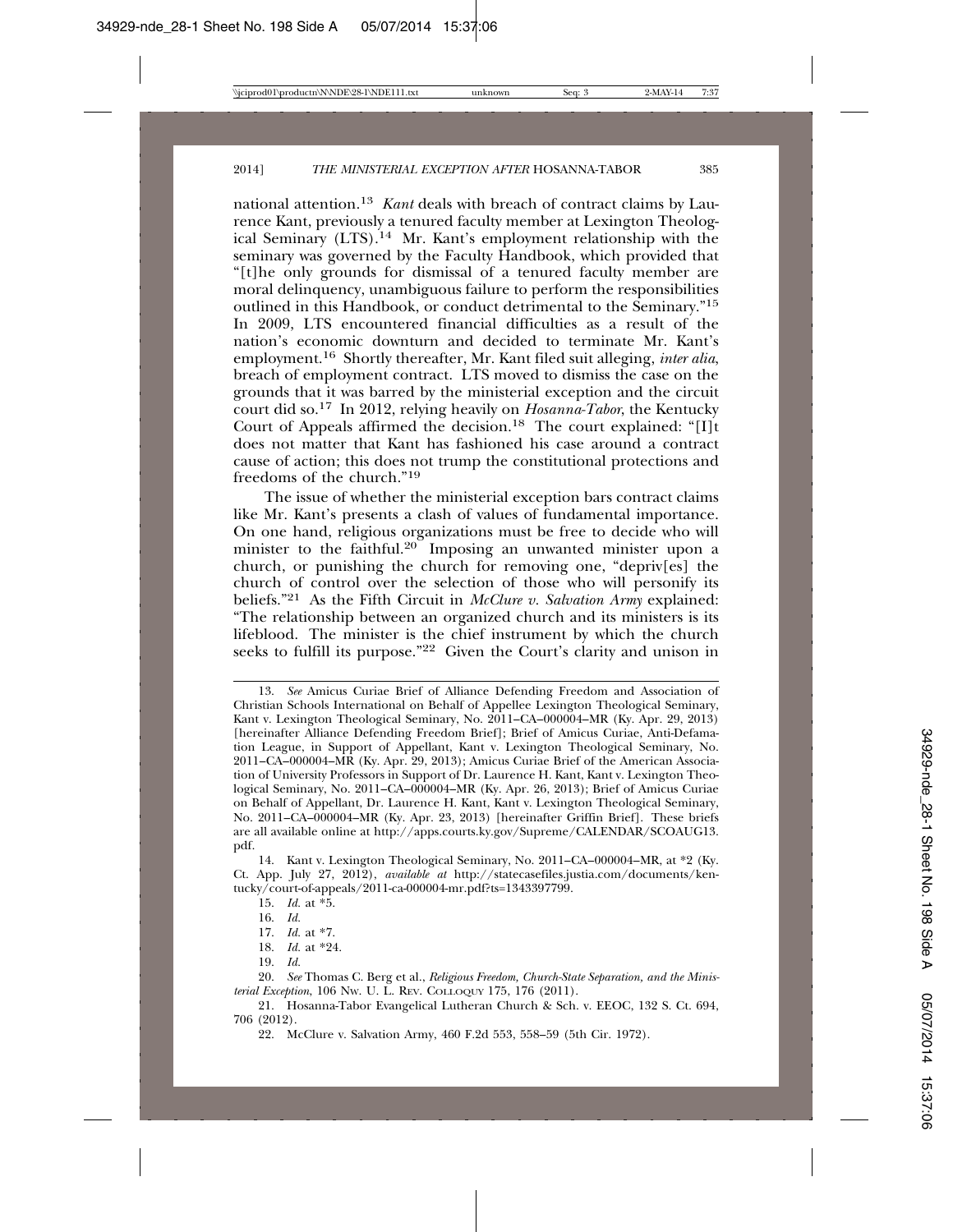holding that a church must be free to select and remove its ministers in *Hosanna-Tabor*, it would seem that the ministerial exception would likewise bar claims of termination in violation of an employment contract.

On the other hand, private contracts between a religious organization and its ministers are *voluntary* obligations over which a church has complete dominion. Whereas the employment discrimination claims barred by *Hosanna-Tabor* imposed public law obligations upon churches, contracts are private agreements a church submits to of its own volition. A church can certainly enforce these obligations against breaching ministers; why then should ministers be unable to avail themselves of these very same contractual words? And if courts give no meaning to these words, how would this impact the relationship between a minister and a religious organization, a relationship largely dependent on trust? These concerns are magnified even further given the Court's flexible definition of a "minister" in *Hosanna-Tabor*.

This Note argues that the ministerial exception should not be extended to bar wrongful termination contract claims for damages<sup>23</sup> by a minister against his employer. Instead, courts should only dismiss these claims under the broader ecclesiastical abstention doctrine when interpreting the contractual provision would lead to excessive entanglement in religious affairs. Part I of this Note explains the Court's decision in *Hosanna-Tabor*, with particular focus on the parts of the opinion that are most relevant to the question whether the ministerial exception should bar contract claims by a minister. Part II discusses several cases that address the application of the ministerial exception to breach of contract claims by a minister both before and after *Hosanna-Tabor.* This Part concludes that since *Hosanna-Tabor*, courts appear more willing to summarily dismiss ministers' wrongful termination contract claims under the ministerial exception without inquiring whether interpreting the contract would require the court to enmesh itself in religious doctrine.

Part III argues that the ministerial exception should not be applied to ministers' contract claims against their employers. Part III concedes that many of the same concerns that drove the result in *Hosanna-Tabor* are present in wrongful termination suits, but argues there are persuasive reasons for not extending the ministerial exception to cover breach of contract suits for damages. Section III.A explains that, as a historical matter, a minister's contract claims against his employer were not thought to be barred by the First Amendment. Section III.B explains that contract suits are distinguishable from employment discrimination because they involve voluntary obligations a church freely assumes. This Section argues that Free Exercise Clause concerns are ameliorated in situations where a religious organization is held to its own selfimposed standards, which are far different from the standards imposed by the federal government through employment discrimination law.

<sup>23.</sup> This Note concedes that the ministerial exception must bar a minister's contract claim when the requested remedy is reinstatement. *See infra* notes 106–10 and accompanying text.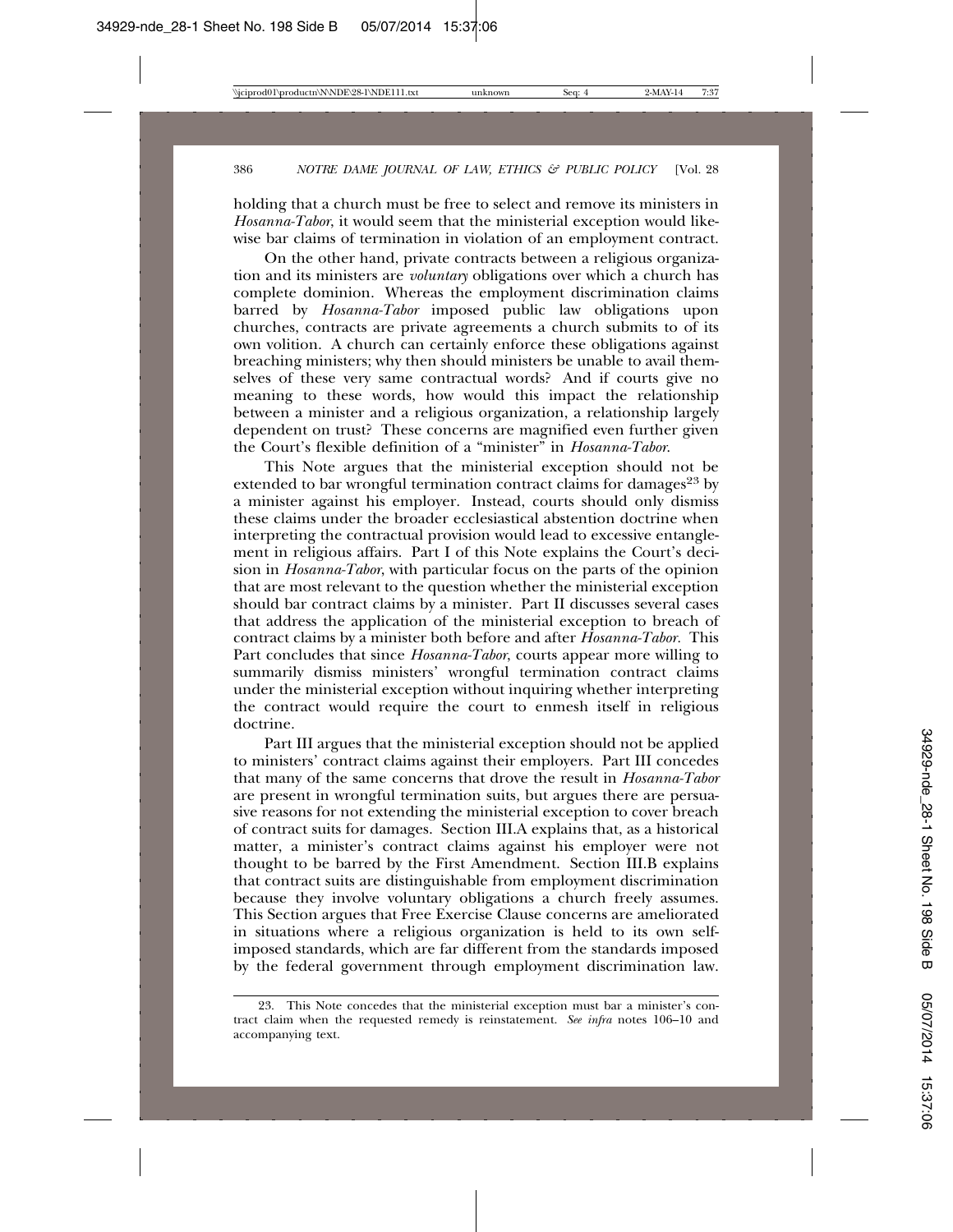Section III.C argues that an extension of the ministerial exception to cover contract suits could have serious harmful consequences for the minister-employer relationship and ultimately churches and religious communities.

Finally, Section III.D explains that those wrongful termination contract suits that truly involve interpretation of contracts that are religious in substance, even if not categorically barred by the ministerial exception, would still be dismissed under the ecclesiastical abstention doctrine. The ecclesiastical abstention doctrine bars adjudication of cases when resolution would require courts to become excessively entangled with religious doctrine. Thus, this Section explains that the practical implications of this Note's argument are that courts will resolve ministers' wrongful termination claims against their employer when these claims involve neutral principles of law. This Section concludes that the ecclesiastical abstention doctrine is sufficient to protect religious liberty and strikes the proper balance between church autonomy and contract law notions of mutuality of obligation.

#### I. <sup>H</sup>OSANNA-TABOR

*Hosanna-Tabor* involved a claim by Cheryl Perich, a former fourthgrade teacher at a school run by Hosanna-Tabor Evangelical Lutheran Church and School.24 Perich served as a "called" teacher at Hosanna-Tabor (as opposed to a "lay" teacher), meaning she was "regarded as having been called to [her] vocation by God through a congregation."25 In addition to teaching classes like math, language arts, and science, Perich led religion class four times a week, led the students in daily prayer exercises, and attended chapel services once a week.<sup>26</sup>

In 2004, Perich became ill and was eventually diagnosed with narcolepsy.27 Perich was asked by the congregation's leadership to resign, but refused to do so, indicating that she intended to assert her legal rights.28 She was thereby terminated for "insubordination and disruptive behavior" and because her threat of legal action damaged her working relationship with the school.29 Perich filed a claim with the EEOC that her employment had been terminated in violation of the retaliatory discharge provisions of the ADA.<sup>30</sup> Hosanna-Tabor moved for summary judgment, claiming that the suit was barred by the "ministerial exception" rooted in the First Amendment.31 Though the district court agreed that the suit was barred by the ministerial exception, the

- 25. *Id.*
- 26. *Id.*
- 27. *Id.*
- 28. *Id.*
- 29. *Id.*
- 30. *Id.* at 701.
- 31. *Id.*

<sup>24.</sup> *Hosanna-Tabor*, 132 S. Ct. at 700.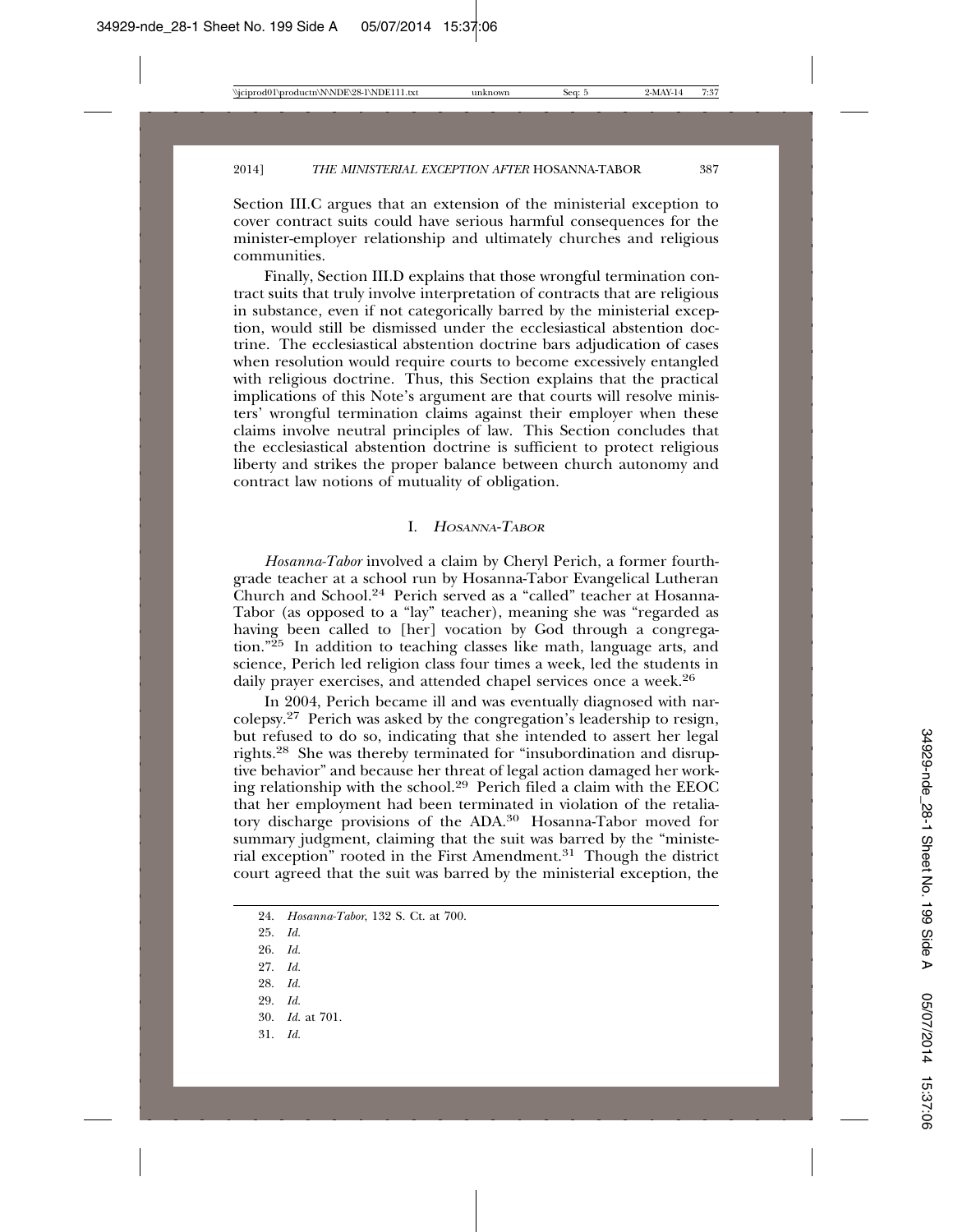Sixth Circuit reversed, finding that Perich did not qualify as a "minister" under the exception.32

#### A. *The Ministerial Exception Is First Recognized by the Supreme Court*

The Supreme Court began its discussion with a historical analysis, explaining that "[c]ontroversy between church and state over religious offices is hardly new."33 The Court described how the First Amendment was enacted against a backdrop of a nationalized church and religious oppression in England. "By forbidding the 'establishment of religion' and guaranteeing the 'free exercise thereof,' the Religion Clauses ensured that the new Federal Government—unlike the English Crown—would have no role in filling ecclesiastical offices."34

The Court turned next to its precedent, concluding that prior cases "confirm that it is impermissible for the government to contradict a church's determination of who can act as its ministers."35 The Court discussed how its precedent stood for the proposition that the First Amendment prevents courts from questioning ecclesiastical decisions made by church authorities.36

Turning to the issue at hand, the Court observed that the circuits had "uniformly recognized the existence of a 'ministerial exception.' grounded in the First Amendment" and that this exception precluded employment discrimination claims by a minister of a religious organization against his employer.37 The Court explained:

[M]embers of a religious group put their faith in the hands of their ministers. Requiring a church to accept or retain an unwanted minister, or punishing a church for failing to do so, intrudes upon more than a mere employment decision. Such action interferes with the internal governance of the church, depriving the church of control over the selection of those who will personify its beliefs. By imposing an unwanted minister, the state infringes the Free Exercise Clause, which protects a religious group's right to shape its own faith and mission through its appointments. According the state the power to determine which individuals will minister to the faithful also violates the Establishment Clause, which prohibits government involvement in such ecclesiastical decisions.38

38. *Hosanna-Tabor*, 132 S. Ct. at 706; *see also* Paul Horwitz, *Act III of the Ministerial Exception*, 106 Nw. U. L. REV. 973, 980 (2012) ("[T]he state itself [is] simply not author-

<sup>32.</sup> *Id.* at 701–02 (citing EEOC v. Hosanna-Tabor Evangelical Lutheran Church & Sch., 597 F.3d 769, 778–81 (6th Cir. 2010)).

<sup>33.</sup> *Id.* at 702.

<sup>34.</sup> *Id.* at 703.

<sup>35.</sup> *Id.* at 704.

<sup>36.</sup> *Id.* (citing Serbian E. Orthodox Diocese v. Milivojevich, 426 U.S. 696 (1976); Kedroff v. St. Nicholas Cathedral of Russian Orthodox Church, 344 U.S. 94 (1952); Watson v. Jones, 80 U.S. (13 Wall.) 679 (1871)).

<sup>37.</sup> *Id.* at 705; *see also* Douglas Laycock, Hosanna-Tabor *and the Ministerial Exception*, 35 HARV. J.L. & PUB. POL'Y 839, 850 (2012) ("For forty years, the judges of the trial and appellate courts have said, with remarkable unanimity, that they cannot decide these cases.").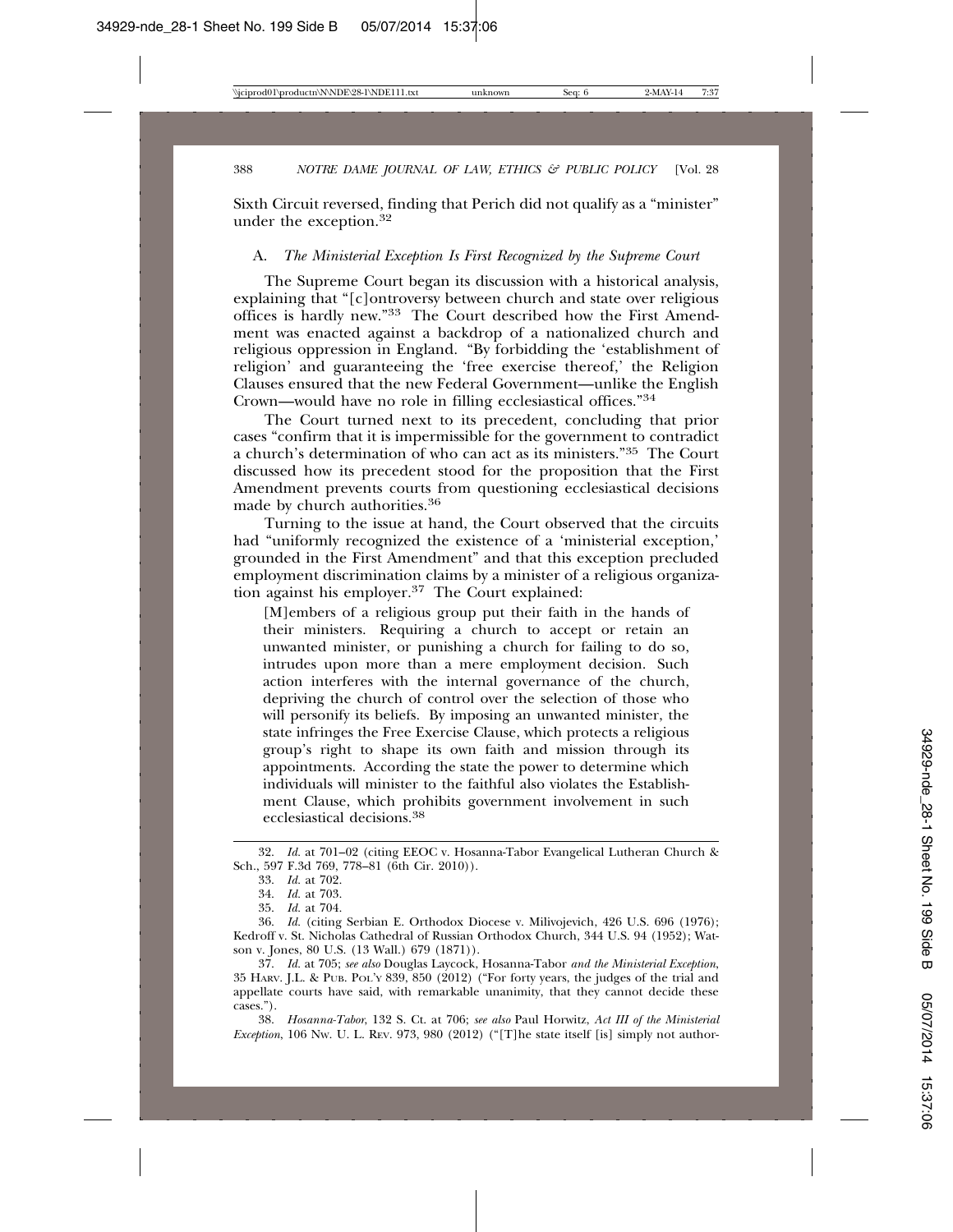Thus, the Court held that the First Amendment provided a ministerial exception to employment discrimination law. The Court noted that this interpretation accords with the text of the First Amendment, which gives "special solicitude" to the rights of religious organizations.39 "When a minister who has been fired sues her church alleging that her termination was discriminatory, the First Amendment has struck the balance for us. The church must be free to choose those who will guide it on its way."40

The Court proceeded to reject the EEOC and Perich's contention that *Employment Division v.* Smith<sup> $41$ </sup> foreclosed the possibility of a ministerial exception being recognized under the Free Exercise Clause of the First Amendment.<sup>42</sup> *Smith* stands for the proposition that "the right of free exercise does not relieve an individual of the obligation to comply with a valid and neutral law of general applicability on the ground that the law proscribes (or prescribes) conduct that his religion prescribes (or proscribes)."43 The Court explained that though the ADA's prohibition on retaliatory firing was a "valid and neutral law of general applicability," *Smith* was distinguishable because it involved "government regulation of only outward physical acts," whereas *Hosanna-Tabor* involved "government interference with an internal church decision that affects the faith and mission of the church itself."44

#### B. *The Scope of the Ministerial Exception*

After determining a ministerial exception did exist, the Court then set out to determine whether Perich qualified as a "minister," thereby triggering the exception. The Chief Justice opted for a flexible approach, rejecting the adoption of any "rigid formula."45 The Court considered how Hosanna-Tabor held Perich out as a minister, Perich's

40. *Id.* at 710.

41. Emp't Div., Dep't of Human Res. of Or. v. Smith, 494 U.S. 872 (1990).

42. *Hosanna-Tabor*, 132 S. Ct. at 706; *see also* Caroline Mala Corbin, *The Irony of* Hosanna-Tabor Evangelical Lutheran Church & Sch. v. EEOC, 106 NW. U. L. REV. 951, 954–57 (2012) (criticizing this distinction).

43. *Hosanna-Tabor*, 132 S. Ct. at 706 (quoting *Smith*, 494 U.S. at 879).

44. *Id.* at 707. This language has precipitated much discussion on an "internal church decisions" exception to the *Smith* doctrine. *See, e.g.*, Carl H. Esbeck, *A Religious Organization's Autonomy in Matters of Self-Governance:* Hosanna-Tabor *and the First Amendment*, 13 J. FED. SOC'Y 168, 169 (2012) ("The types of lawsuits that fall into the *Hosanna-Tabor* category of internal church governance are likely few because . . . no reply is permitted based on governmental interests. That is, once it is determined that a suit falls within the subject-matter class of church governance, there is no judicial balancing."); Michael W. McConnell, *Reflections on* Hosanna-Tabor, 35 HARV. J.L. & PUB. POL'Y 821, 834–35 (2012) ("The Court's analysis raises many questions. Future litigants will want to know: What are 'outwards physical acts'? Are some acts 'inward'? Are some acts not 'physical'? . . . Are there any religiously motivated acts by individuals, as opposed to religious organizations, that qualify for protection because they are not outward or physical? . . . What is 'an internal church decision that affects the faith and mission of the church itself'?").

45. *Hosanna-Tabor*, 132 S. Ct. at 707.

ized to intervene in life at the heart of the church. At a deep level, these questions lie beyond the reach of the state altogether. The two kingdoms of temporal and spiritual authority, of church and state, constitute two separate sovereigns.").

<sup>39.</sup> *Hosanna-Tabor*, 132 S. Ct. at 706.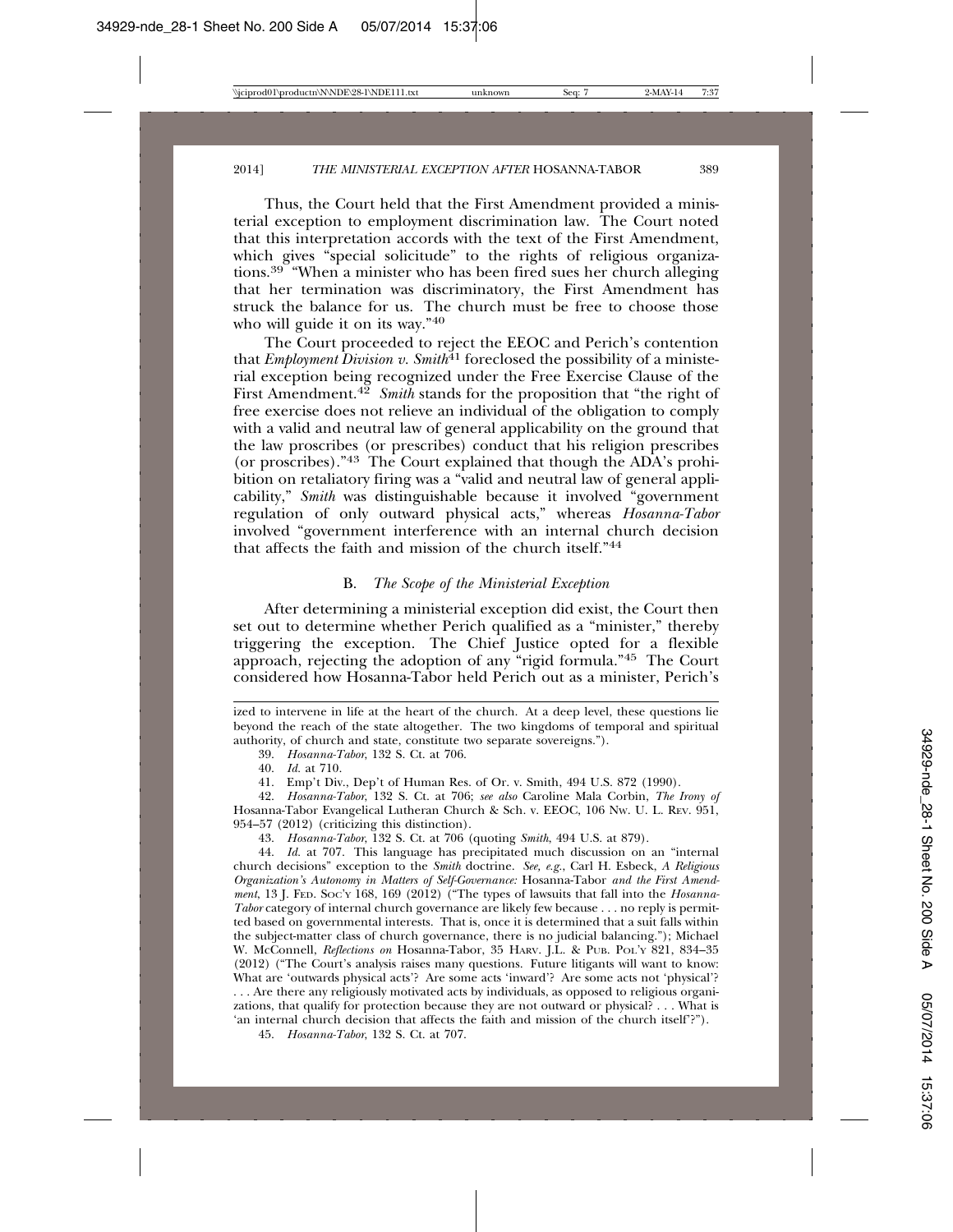title of minister, the training Perich had undergone to become a "called" minister, and the fact that Perich held herself out as a minister by accepting a formal call and claiming a special housing allowance.46 Finally, the Court looked to Perich's job duties, which included teaching religion four days a week, leading students in prayer three times a day, taking students to chapel once a week, and leading the liturgy about twice a year. "In light of these considerations—the formal title given Perich by the Church, the substance reflected in that title, her own use of that title, and the important religious functions she performed for the church—we conclude that Perich was a minister covered by the ministerial exception."47

The Court explained that the Sixth Circuit committed three errors in concluding that Perich was not a minister: it neglected to consider the fact that Perich was a commissioned minister, relied too much on the fact that "lay" teachers performed similar duties to "called" teachers, and overemphasized that Perich performed secular duties for a majority of her work days.48

Before concluding, the Court disposed of two final arguments put forth by Perich and the EEOC. First, the Court explained that Perich seeking damages and not reinstatement was immaterial to its analysis and no less of an infringement on the First Amendment.49 The Court stated that granting relief in the form of damages would depend on a finding that Hosanna-Tabor wrongly terminated Perich, precisely the determination the Court was unwilling to make.<sup>50</sup> Additionally, the Court rejected the argument that Hosanna-Tabor was liable because its asserted religious reason for firing Perich was pretextual. The Court explained that this argument "misses the point" of the ministerial exception, which "is not to safeguard a church's decision to fire a minister only when it is made for a religious reason."51 Instead, the exception "ensures that the authority to select and control who will minister

48. *Id.* at 709 (majority opinion) ("The issue before us, however, is not one that can be resolved by a stopwatch.").

50. *Id.*

<sup>46.</sup> *Id.* at 707–08.

<sup>47.</sup> *Id.* at 708. Justice Thomas parted ways with the majority in his analysis of who qualifies as a minister, explaining that under his view the Religion Clauses compel deference to a religious organization's "good-faith" determination of who qualifies as a minister. *Id.* at 710 (Thomas, J., concurring).

<sup>49.</sup> *Id.*

<sup>51.</sup> *Id.* Commentary on this particular point was sharply divided. *Compare* Laycock, *supra* note 37, at 849–50 ("Even if there is no doctrinal issue at stake, the evaluation of a minister's performance is a decision reserved to the church . . . . Whether or not there is a doctrinal reason . . . evaluation of a minister's qualifications or performance is committed to the churches."), *with* Leslie Griffin, *The Sins of* Hosanna-Tabor, 88 IND. L.J. 981, 994 (2013) ("[The Court] ruled that religious employers enjoy absolute First Amendment protection to dismiss their 'ministers' even when no religious issue is involved. In other words, religious freedom trumps the antidiscrimination laws even when no religious dispute is at stake.").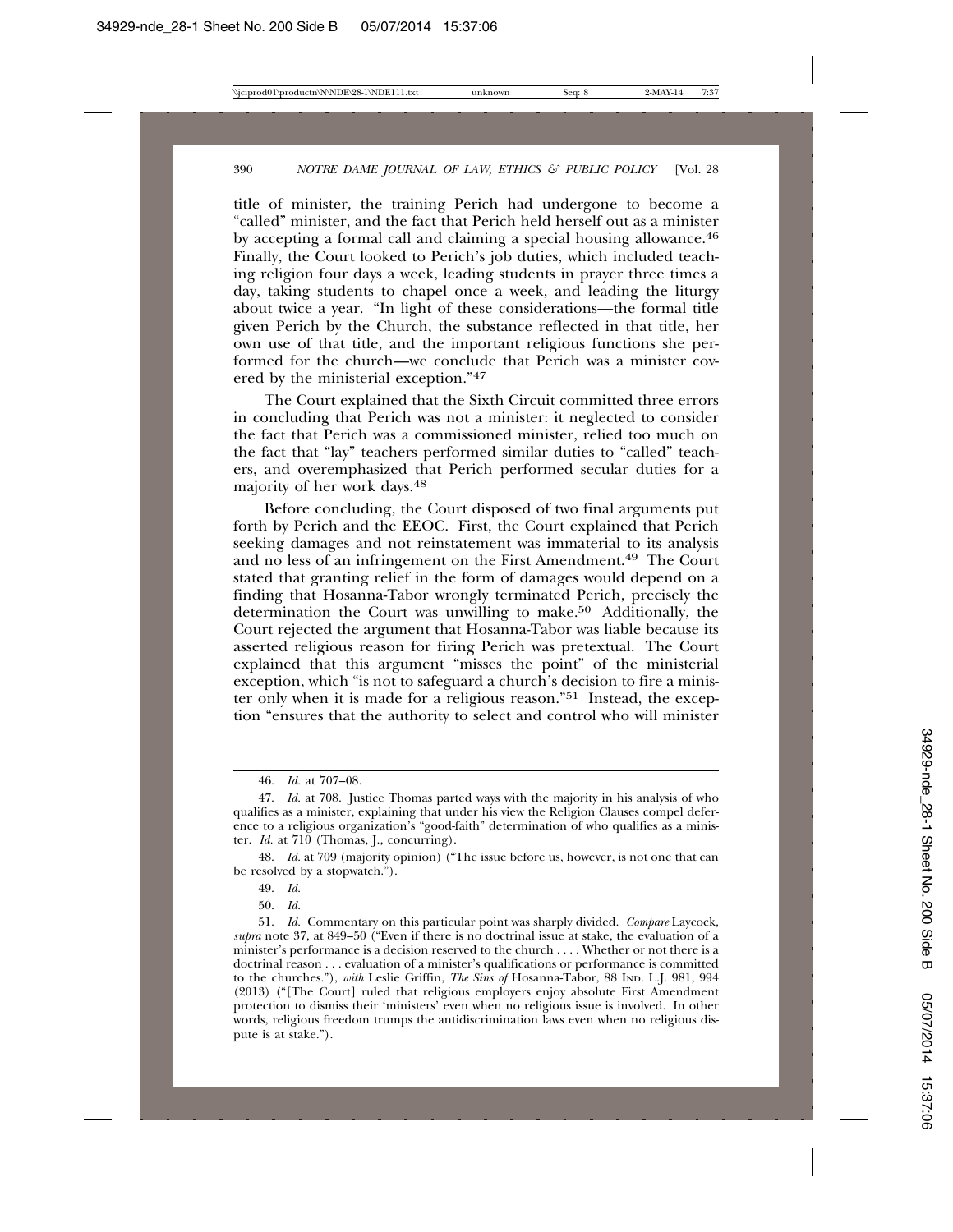to the faithful—a matter 'strictly ecclesiastical'—is the church's alone."<sup>52</sup>

Finally, and of specific relevance to this Note, the Court concluded by explicitly limiting the scope of its holding to the employment discrimination context:

We express no view on whether the exception bars other types of suits, including actions by employees alleging breach of contract or tortious conduct by their religious employers. There will be time enough to address the applicability of the exception to other circumstances if and when they arise.53

Thus, one of the key questions that remains after *Hosanna-Tabor* is whether the ministerial exception will be treated as a categorical bar to a minister's claim that he was terminated in violation of his contract. Part II of this Note explores how courts have handled this question both before and after *Hosanna-Tabor*.

### II. BREACH OF CONTRACT CLAIMS AND THE MINISTERIAL EXCEPTION

Many courts—both prior and subsequent to *Hosanna-Tabor*—have addressed the ministerial exception's applicability to contract claims. Recall that courts do not find the ministerial exception to bar *all* contract suits by a minister against the religious organization that employs him.<sup>54</sup> The ministerial exception applies when a religious organization's right to select and remove its clergy is at stake.55 Thus, the relevant inquiry is whether the ministerial exception bars a minister's claim that he was terminated in violation of his employment contract. This Part analyzes cases before and after *Hosanna-Tabor* addressing this issue.

Section II.A explains that prior to *Hosanna-Tabor*, a majority of courts summarily dismissed contract claims of wrongful termination under the First Amendment. However, some courts considered to what degree interpreting the contractual provision at stake would actually require the court to become enmeshed in ecclesiastical matters. These courts evinced a willingness to hear contractual claims that did not involve substantive religious determinations. This Section focuses on the recent history of the ministerial exception, leaving analysis of the historical roots of the ministerial exception for Section III.A. Section II.B discusses contract claims by ministers subsequent to *Hosanna-Tabor*. Section II.B explains that post-*Hosanna-Tabor*, courts appear even more willing to summarily dismiss of ministers' contract claims of wrongful termination, even when interpreting the contract would *not* require the

<sup>52.</sup> *Hosanna-Tabor*, 132 S. Ct. at 709 (quoting Kedroff v. St. Nicholas Cathedral of Russian Orthodox Church, 344 U.S. 94, 119 (1952)).

<sup>53.</sup> *Id.* at 710; *see also* McConnell, *supra* note 44, at 835 ("[The Court's limitation of the holding to the employment discrimination context] is a commendable example of judicial minimalism; the Court decides the case, and states a general principle, but does not try to work out all its implications in advance, in the abstract.").

<sup>54.</sup> *See supra* notes 7–8 and accompanying text.

<sup>55.</sup> *See* Klouda v. Sw. Baptist Theological Seminary, 543 F. Supp. 2d 594, 611 (N.D. Tex. 2008) (explaining that the ministerial exception is only implicated in cases involving church employment decisions).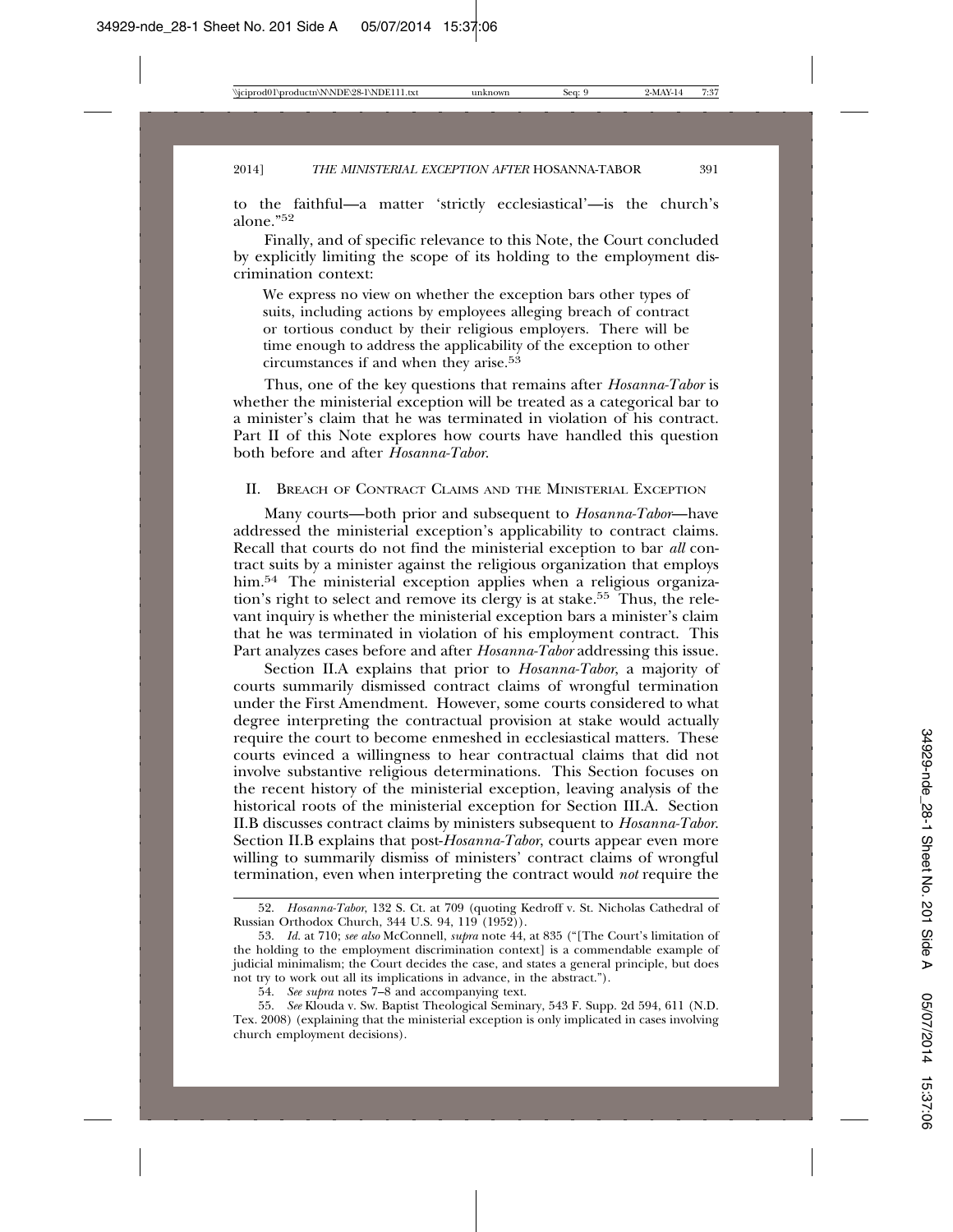court to delve into religious doctrine, but merely to apply neutral principles of law.

#### A. *The Ministerial Exception and Contract Claims Pre-*Hosanna-Tabor

Generally, courts prior to *Hosanna-Tabor* held that a minister's contract claim of wrongful termination was barred by the First Amendment regardless of whether the substance of the claim involved any doctrinal determinations.<sup>56</sup> These courts regularly found that reviewing church employment determinations was per se a violation of the First Amendment.<sup>57</sup> While courts acknowledged that civil adjudication of disputes involving church "fraud or collusion" was permissible, they generally refused to inquire further about the substance of the contract claim.58

However, a number of courts were more willing to adjudicate wrongful termination contract suits when doing so did not pose a risk of entanglement in ecclesiastical affairs. The seminal case engaging in this type of analysis is *Minker v. Baltimore Annual Conference of United Methodist Church*. 59 In *Minker*, plaintiff Ralph Minker, a Methodist minister, filed suit against his employer, the United Methodist Church, alleging age discrimination and two claims of breach of contract. $60$ Minker's first breach of contract claim was based on the Methodist Book of Discipline—"the book of law of the United Methodist Church"—which Minker argued constituted a binding contract between the church and its ministers.<sup>61</sup> A section of the Book of Discipline forbade appointment decisions based on age, which Minker argued the church violated. His second breach of contract claim was predicated upon a promise the district superintendent made to Minker regarding a transfer to a more suitable parish at the earliest time possible, a promise Minker argued the superintendent and his church did not live up to.62

The D.C. Circuit affirmed dismissal of both the employment discrimination claim and the contract claim based on the Methodist Book of Discipline.63 The court dismissed the contract claim based on the Book of Discipline because interpreting the provision would require the court to make determinations that are "highly subjective, spiritual, and ecclesiastical in nature."64 However, the court found that the First Amendment did not bar Minker's claim of breach of oral contract. "A church is always free to burden its activities voluntarily through con-

60. *Id.* at 1355.

- 61. *Id.*
- 62. *Id.* at 1358.
- 63. *Id.* at 1359.
- 64. *Id.*

<sup>56.</sup> *See, e.g.*, Lewis v. Seventh Day Adventists Lake Region Conference, 978 F.2d 940, 942–43 (6th Cir. 1992); Natal v. Christian and Missionary Alliance, 878 F.2d 1575, 1576–78 (1st Cir. 1989); *see also* Overstreet, *supra* note 6, at 283 & nn.91–92 (collecting cases).

<sup>57.</sup> *See, e.g.*, Hutchinson v. Thomas, 789 F.2d 392, 393–96 (6th Cir. 1986).

<sup>58.</sup> *Id.* (citing Serbian E. Orthodox Diocese v. Milivojevich, 426 U.S. 696, 711–13  $(1976)$ .

<sup>59. 894</sup> F.2d 1354 (D.C. Cir. 1990).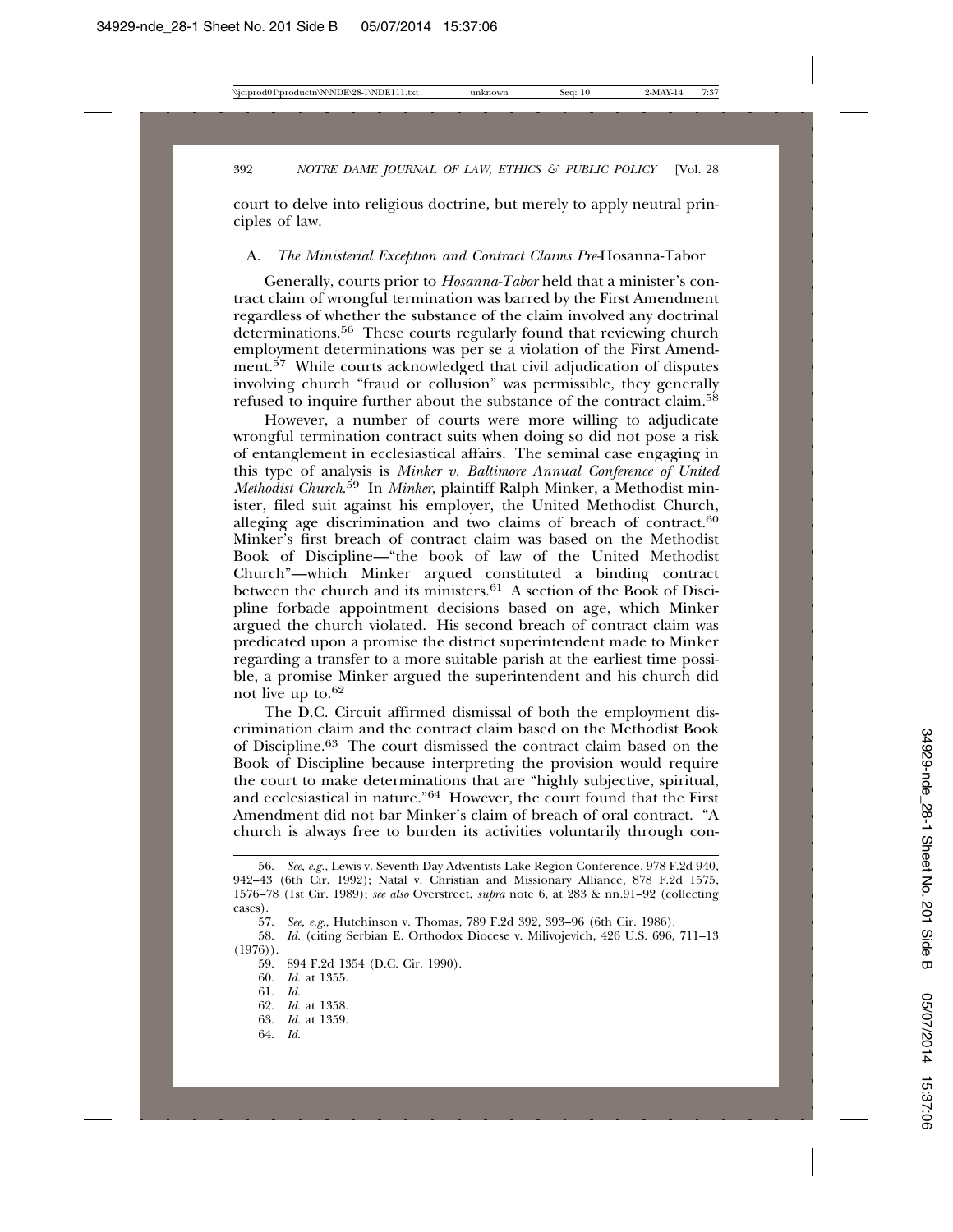tracts, and such contracts are fully enforceable in civil court," the court explained.<sup>65</sup> Citing *Jones v. Wolf*, 66 the court described how civil courts "may always resolve contracts governing 'the manner in which churches own property, hire employees, or purchase goods.'"67 In turning to the oral promise allegedly made to Minker, the court explained:

As a theoretical matter, the issue of breach of contract can be adduced by a fairly direct inquiry into whether appellant's superintendent promised him a more suitable congregation, whether appellant gave consideration in exchange for that promise, and whether such congregations became available but were not offered to Pastor Minker. Similarly, Minker's injury can be remedied without court oversight. Money damages alone would suffice since Minker already has a new pastorship. Maintaining a suit, by itself, will not necessarily create an excessive entanglement. Furthermore, as the remedy would be limited to the award of money damages, we see no potential for distortion of church appointment decisions from requiring that the Church not make empty, misleading promises to its clergy.68

The court closed by introducing a caveat into its decision, noting that if in resolving the contract claim the district court was forced to inquire into "matters of ecclesiastical policy," the court could always grant summary judgment to avoid an "excessive entanglement" with religion.69 In other words, the court found that Minker was "entitled to prove up his claim of breach of an oral contract to the extent he can divine a course clear of the Church's ecclesiastical domain."70

Several courts after *Minker* similarly analyzed whether the First Amendment barred a minister's wrongful termination suit by asking whether interpretation of the substance of the contract would require ecclesiastical determinations or merely application of neutral principles of law.71 Some courts found that interpreting the contractual provisions at issue did not require courts to probe into matters of church doctrine and thus allowed the contract claims to proceed. For example, in *Petruska v. Gannon University*, the plaintiff, former University

70. *Id.* at 1361.

71. *See, e.g.*, Friedlander v. Port Jewish Ctr., 347 F. App'x 654, 655 (2d Cir. 2009); Petruska v. Gannon Univ., 462 F.3d 294, 310 (3d Cir. 2006); Bollard v. Cal. Province of the Soc'y of Jesus, 196 F.3d 940, 949 (9th Cir. 1999); Leavy v. Congregation Beth Shalom, 490 F. Supp. 2d 1011, 1025–28 (N.D. Iowa 2007); Bible Way Church of Our Lord Jesus Christ of Apostolic Faith v. Beards, 680 A.2d 419, 432–33 (D.C. 1996); Jenkins v. Trinity Evangelical Lutheran Church, 825 N.E.2d 1206, 1213 (Ill. App. Ct. 2005); Music v. United Methodist Church, 864 S.W.2d 286, 288 (Ky. 1993); McKelvey v. Pierce, 800 A.2d 840, 851 (N.J. 2002); Mundie v. Christ United Church of Christ, 987 A.2d 794, 798–802 (Pa. Super. Ct. 2009); El-Farra v. Sayyed, 226 S.W.3d 792 (Ark. 2006). For a discussion of the El-Farra case and how Sharia law intersects with the ministerial exception, see Eun-Jung Katherine Kim, *Islamic Law in American Courts: The Good, Bad, and Unsustainable Uses*, 28 NOTRE DAME J.L. ETHICS & PUB. POL'Y 287, 290–92 (2014).

<sup>65.</sup> *Id.* (citing Watson v. Jones, 80 U.S. (13 Wall.) 679, 714 (1871)).

<sup>66. 443</sup> U.S. 595 (1979).

<sup>67.</sup> *Minker*, 894 F.2d at 1359 (quoting Jones v. Wolf, 443 U.S. 595, 606 (1979)).

<sup>68.</sup> *Id.* at 1360.

<sup>69.</sup> *Id.*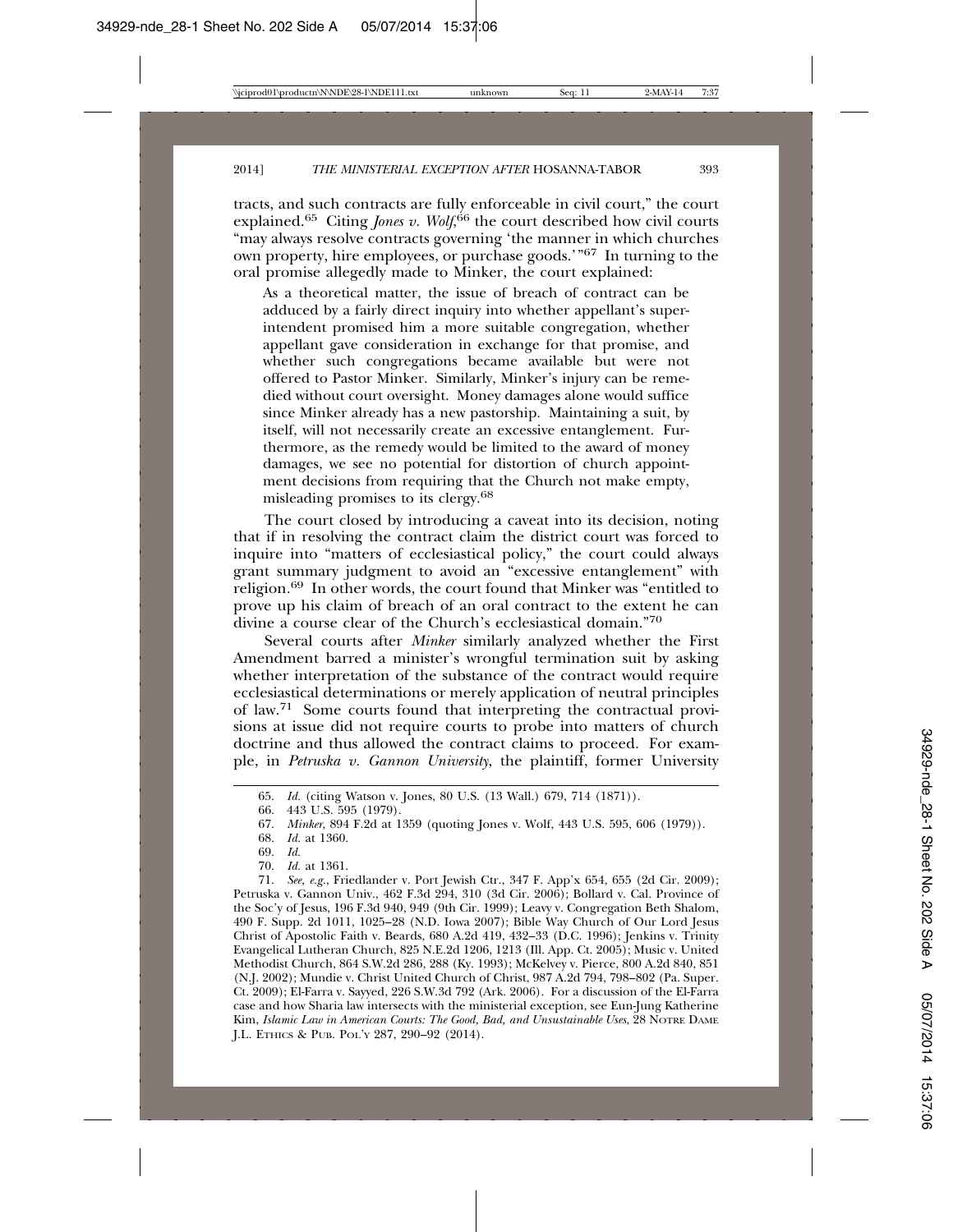Chaplain of Gannon University, brought state contract claims alleging that her duties as leader of the Chaplain's Division and member of the President's Staff were removed in violation of her employment agreement.<sup>72</sup> The Third Circuit allowed the claim to proceed past a motion to dismiss, explaining that "[e]nforcement of a promise, willingly made and supported by consideration, in no way constitutes a state-imposed limit upon a church's free exercise rights."73 The court did explain, however, that if resolution of the claim yielded "excessive government entanglement with religion," the suit would need to be dismissed.74

Similarly, in *McKelvey v. Pierce*, the New Jersey Supreme Court found that the plaintiff, a former Catholic Seminarian, could pursue his claims of breach of implied contract and breach of the implied covenant of good faith and fair dealing<sup>75</sup> based on allegations that priests of his diocese subjected him to unwanted sexual advances.<sup>76</sup> The court echoed *Minker*, explaining that "[t]he critical factor in the application of the ministerial exception to a given cause of action must be that resolution of the claim requires an impermissible inquiry into the propriety of a decision of core ecclesiastical concern . . . where the *dispute* is truly *religious*."77 In each of these cases the decisive factor was the court's determination that interpretation of the contractual provision at issue would not cause the court to become excessively entangled in ecclesiastical matters.

Other courts engaged in a similar analysis but found that interpretation of the contractual provisions at issue *would* cause excessive entanglement in core ecclesiastical matters and was thus barred by the First Amendment. For instance, in *Friedlander v. Port Jewish Center*, the Second Circuit found that the ministerial exception barred determination of whether a rabbi was terminated for "gross misconduct or willful neglect of duty" in accordance with his employment contract.<sup>78</sup> The court reasoned that resolving this dispute would "involve impermissible judicial inquiry into religious matters."79 Similarly, the Supreme Court of

76. *McKelvey*, 800 A.2d at 852.

<sup>72.</sup> *Petruska*, 462 F.3d at 310.

<sup>73.</sup> *Id.*

<sup>74.</sup> *Id.* (citing Lemon v. Kurtzman, 403 U.S. 602, 612–13 (1971))

<sup>75.</sup> The court explained that the plaintiff was free to argue that his agreement with the Diocese, like all secular contracts, carried with it an implied covenant of good faith and fair dealing and that the defendants' conduct violated this covenant. *McKelvey*, 800 A.2d at 859. Many states recognize the claim of breach of the implied duty of good faith and fair dealing. *See* Fortune v. Nat'l Cash Register Co., 364 N.E.2d 1251, 1256 (Mass. 1977); *see also* RESTATEMENT (SECOND) OF CONTRACTS § 205 (1981). Though the court in *McKelvey* held this claim was not barred by the ministerial exception, the voluntariness rationale for holding wrongful termination claims outside of the scope of the ministerial exception, *see infra* Section III.B, does not apply for claims of breach of the implied covenant. A religious organization cannot be said to voluntarily submit to the implied covenant the same way it voluntarily submits to an express contract. Thus, this Note does not argue that a minister's claims against his employer for breach of the implied covenant are outside of the scope of the ministerial exception.

<sup>77.</sup> *Id.* at 856.

<sup>78.</sup> Friedlander v. Port Jewish Ctr., 347 F. App'x 654, 655 (2d Cir. 2009).

<sup>79.</sup> *Id.*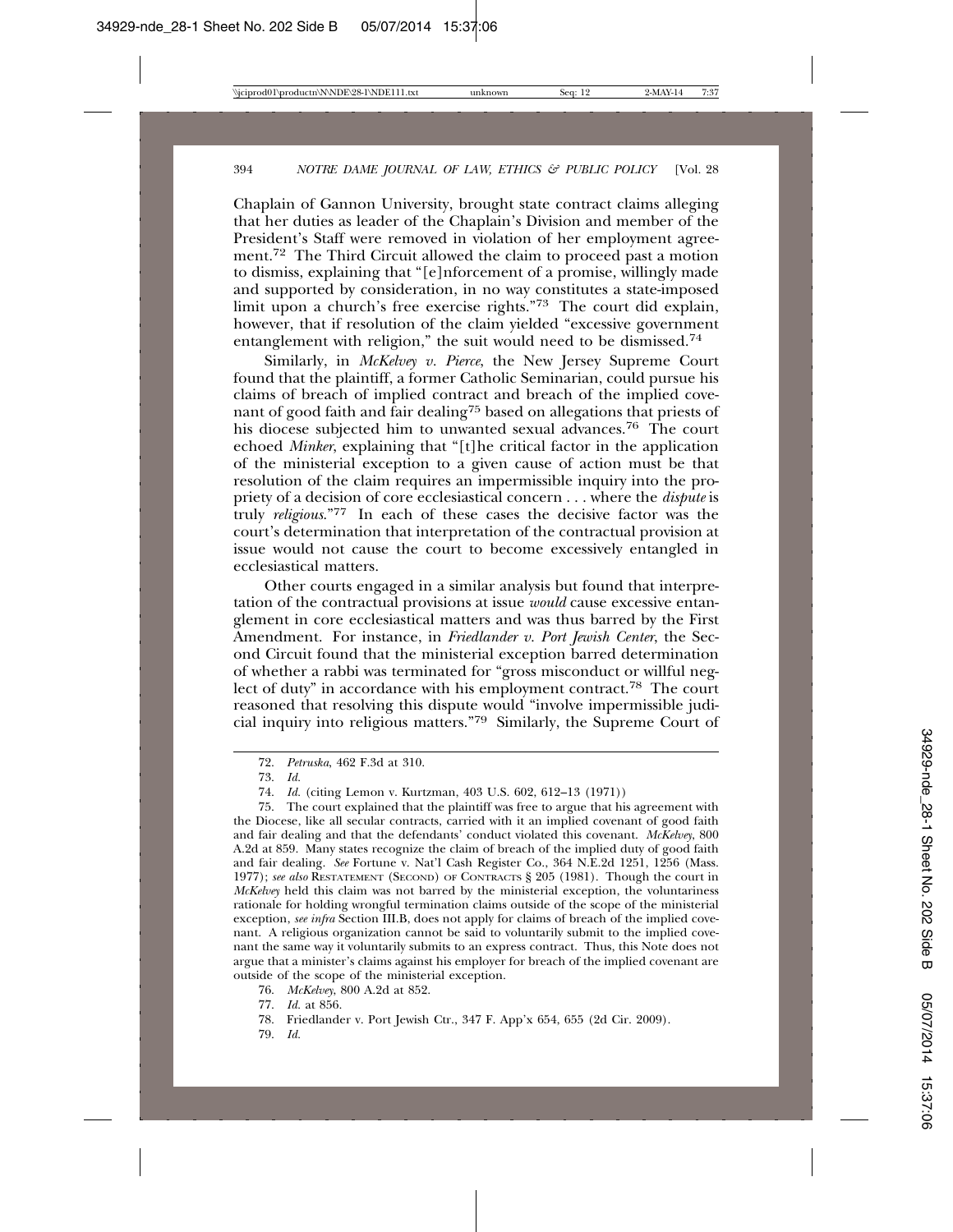Kentucky found in *Music v. United Methodist Church* that the First Amendment barred a minister's claim that he was placed on a leave of absence in violation of the Book of Discipline of the United Methodist Church.80 As in *Minker*, the Court found that interpretation of the Book of Discipline was an inherently ecclesiastical matter that a court could not perform.81

These cases indicate a willingness of some courts prior to *Hosanna-Tabor* to ask whether the substance of a minister's wrongful termination claim against his employer is ecclesiastical in nature or could be resolved using "neutral methods of proof."82

#### B. *The Ministerial Exception and Contract Claims Post-*Hosanna-Tabor

Courts subsequent to *Hosanna-Tabor* appear even more willing to summarily dismiss ministers' wrongful termination suits under the ministerial exception. While one court indicated a willingness to inquire whether interpretation of an employment contract would "entangle [the court] with the internal doctrinal policies of [the church],"83 most read *Hosanna-Tabor* to bar all wrongful termination claims by ministers regardless of the substance of the employment contract.

In *DeBruin v. St. Patrick Congregation*, 84 the Wisconsin Supreme Court determined that the ministerial exception barred a claim for wrongful termination by Kathleen DeBruin, the Director of Faith Formation at St. Patrick's Church.85 DeBruin's employment contract provided that "the Director of Faith Formation shall not be discharged during the term of this contract, without good and sufficient cause, which shall be determined by the Parish."86 St. Patrick's terminated DeBruin in 2009 and she filed suit for damages through the remainder of her contract, arguing that her termination lacked "good and suffi-

<sup>80.</sup> Music v. United Methodist Church, 864 S.W.2d 286, 288 (Ky. 1993)

<sup>81.</sup> *Id.*

<sup>82.</sup> Minker v. Balt. Annual Conference of United Methodist Church, 894 F.2d 1354, 1360 (D.C. Cir. 1990).

<sup>83.</sup> Order Granting Defendant's Motion for Summary Judgment, Woodward v. Saint John Vianney Theological Seminary, No. 2011 CV6277, 2012 WL 7746927 (Colo. Dist. Ct. Sept. 13, 2012). In *Woodward*, a Colorado district court was confronted with the question whether the ministerial exception barred wrongful termination claims by Dr. Michael Woodward, previously an assistant professor at Saint John Vianney Theological Seminary (SJV). Woodward was terminated after posting pictures on his Facebook page predicting that the Catholic Church would one day openly accept gay priests and argued that his termination was without "just cause" and in violation the Faculty Handbook, which guaranteed "freedom in discussing subject matter both in and out of the classroom." *Id.* at 10–11. The court found that the ministerial exception, as explicated by the Court in *Hosanna-Tabor*, barred any argument that Dr. Woodward's termination lacked "just cause," because resolution of this matter would necessarily entangle the court in SJV's doctrinal policies. *Id.* Further, the court dismissed Dr. Woodward's argument that the termination violated the Faculty Handbook guarantee of academic freedom, concluding that evaluation of the meaning of "academic freedom" in the context of a Catholic Seminary would draw the court into "forbidden doctrinal waters." *Id.* at 11.

<sup>84. 816</sup> N.W.2d 878 (Wis. 2012).

<sup>85.</sup> *Id.* at 882.

<sup>86.</sup> *Id.* at 883.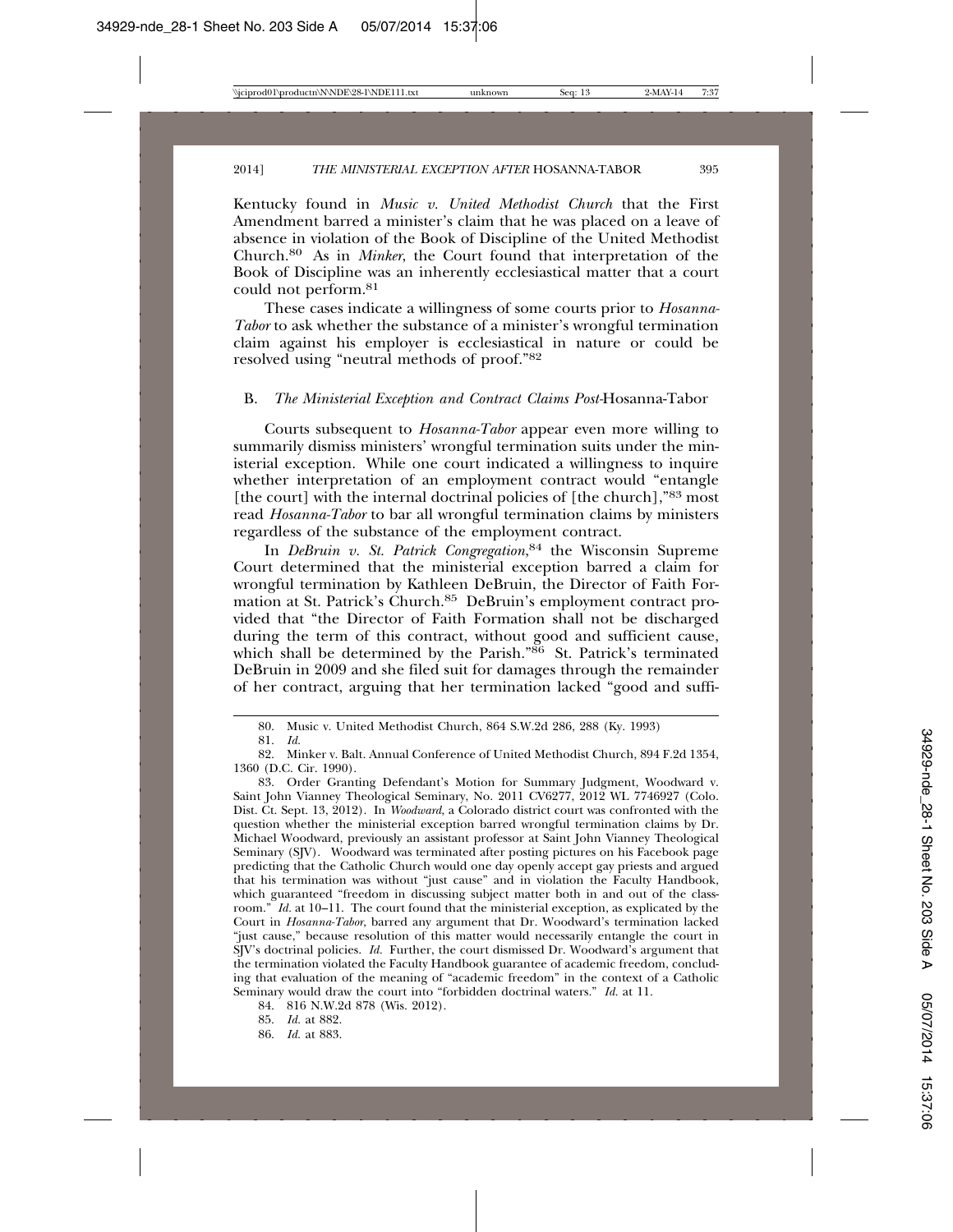cient cause."87 A plurality of the court believed that the contract dispute could not be resolved without inquiring as to what "good and sufficient cause" entailed, an inquiry that the court could not make without transgressing the First Amendment.<sup>88</sup> The plurality explained that though DeBruin's claim was contractual in nature, "the First Amendment protections that drove the result in *Hosanna-Tabor* are the same protections that bear on [her] claim."89 Justice Bradley, in dissent, argued that the ministerial exception did not bar DeBruin's contract claim because of factors distinguishing contract claims from employment discrimination claims.<sup>90</sup> Justice Bradley admitted that if facts surrounding DeBruin's termination caused the court to "wade[ ] into the doctrinal waters" of church policy, the doctrine of ecclesiastical abstention would bar the suit.<sup>91</sup> However, Justice Bradley saw nothing in the record indicating this was the case and advocated remanding the case to the circuit court to make this determination.

Broader language in the *DeBruin* plurality's opinion suggests that the ministerial exception bars *all* wrongful termination claims by a minister, even when interpreting the contractual language would not require the court to make any ecclesiastical determinations at all. The *DeBruin* plurality explained that "the First Amendment gives St. Patrick the absolute right to terminate DeBruin for any reason, or for no reason, as it freely exercises its religious views. It is the decision itself, i.e., who shall be the voice of St. Patrick, that affects the faith and mission of the church."92 This language suggests that the *DeBruin* plurality read *Hosanna-Tabor* to mean that the ministerial exception bars wrongful termination suits regardless of whether the contract could be interpreted using neutral principles of law.

This understanding of the ministerial exception, which is broader than the pre-*Hosanna-Tabor* understanding, was adopted by the Kentucky Court of Appeals in *Kant v. Lexington Theological Seminary*, 93 a case that has attracted much national attention and is currently pending before the Kentucky Supreme Court.94 In *Kant*, Laurence Kant, a man of Jewish faith and scholar in Jewish studies, brought suit alleging that Lexington Theological Seminary (LTS), a seminary affiliated with the

91. *Id.* at 908.

92. *Id.* at 888 (plurality opinion).

93. No. 2011–CA–000004–MR, at \*2 (Ky. Ct. App. July 27, 2012), *available at* http:/ /statecasefiles.justia.com/documents/kentucky/court-of-appeals/2011-ca-000004-mr. pdf?ts=1343397799.

94. *See supra* note 13 and accompanying text. *Kant* has received national attention because it presents a number of interesting issues, including whether a Jewish theologian could be considered a minister of a Christian organization. *Compare* Alliance Defending Freedom Brief, *supra* note 13, at 11 (arguing yes), *with* Griffin Brief, *supra* note 13, at 9–10 (arguing no). This Note confines its discussion of *Kant* to the issue of whether the ministerial exception bars a claim that a minister was terminated in violation of his contract.

<sup>87.</sup> *Id.*

<sup>88.</sup> *Id.* at 887–91.

<sup>89.</sup> *Id.* at 890.

<sup>90.</sup> *Id.* at 902 (Bradley, J., dissenting) ("[A] church is always free to burden its activities voluntarily through contracts." (citing Minker v. Balt. Annual Conference of United Methodist Church, 894 F.2d 1354, 1359 (D.C. Cir. 1990))).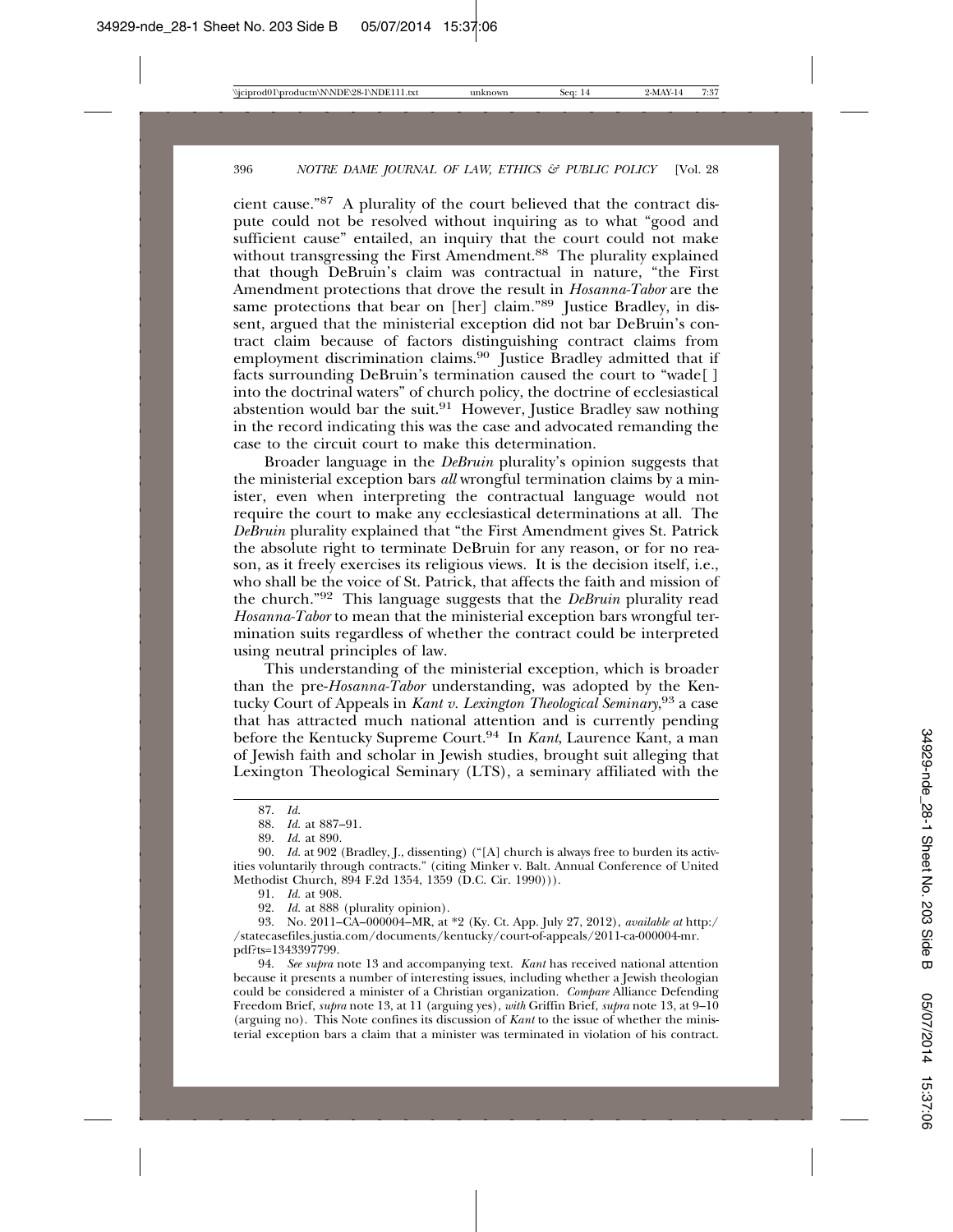Disciples of Christ, wrongfully terminated his employment.95 Mr. Kant began teaching at LTS in 2000 and received tenure in 2006. LTS's Faculty Handbook explained: "Tenure at Lexington Theological Seminary means appointment to serve until retirement, resignation, or dismissal for adequate cause."96 The Handbook further provided: "The only grounds for dismissal of a tenured faculty member are moral delinquency, unambiguous failure to perform the responsibilities outlined in this Handbook, or conduct detrimental to the Seminary."97 In 2009, because of unfavorable economic conditions, LTS declared financial emergency and terminated Mr. Kant. Mr. Kant filed suit for breach of contract and LTS moved to dismiss on the grounds that the ministerial exception barred the claims.

Judge Moore and Chief Judge Acree of the Kentucky Court of Appeals, a majority of the panel, agreed that the ministerial exception barred the suit.98 Chief Judge Acree explained that he read *Hosanna-Tabor* to mean that "if we first decide that Kant is a minister and therefore the exception applies, we need not, and cannot, inquire into the reason for firing." $99^{\degree}$  The Chief Judge explained that the ministerial exception is as "absolute as a rule of law can be," leaving no room for judicial scrutiny of a religious organization's decisions to terminate ministers.<sup>100</sup> Judge Moore explained that "it does not matter that Kant has fashioned his case around a contract cause of action; this does not trump constitutional protections and freedoms of the church."101 Notably, none of Chief Judge Acree's analysis of the ministerial exception discusses whether the LTS Faculty Handbook could be interpreted based on neutral principles of law, as opposed to religious doctrine; for Chief Judge Acree, *Hosanna-Tabor* rendered this question irrelevant.

Case law post-*Hosanna-Tabor* thus reveals an emerging trend in ministerial exception jurisprudence. Relying on *Hosanna-Tabor*'s reasoning, courts appear less willing to inquire whether interpreting the substance of the wrongful termination claim would actually lead to excessive entanglement in ecclesiastical matters. Instead, courts appear willing to categorically refuse to adjudicate a minister's claim that he was wrongfully terminated under his employment contract.

# III. THE MINISTERIAL EXCEPTION SHOULD NOT BAR A MINISTER'S CONTRACT CLAIMS AGAINST HIS EMPLOYER

The question whether the ministerial exception should bar a minister's claim that he was wrongfully terminated under his employment

<sup>95.</sup> *Kant*, 2011–CA–000004–MR, at \*2.

<sup>96.</sup> *Id.* at \*4.

<sup>97.</sup> *Id.* at \*5.

<sup>98.</sup> *Id.* at \*24, \*26 (Acree, C.J., concurring). Notably, Chief Judge Acree *disagreed* with Judge Moore's conclusion that the doctrine of ecclesiastical abstention required dismissal of the suit. *Id.* at \*26. Thus, a majority of the Kentucky Court of Appeals believed the ecclesiastical abstention doctrine did not bar the suit.

<sup>99.</sup> *Id.* at \*29–30.

<sup>100.</sup> *Id.* at \*30 (citation omitted).

<sup>101.</sup> *Id.* at \*24 (majority opinion).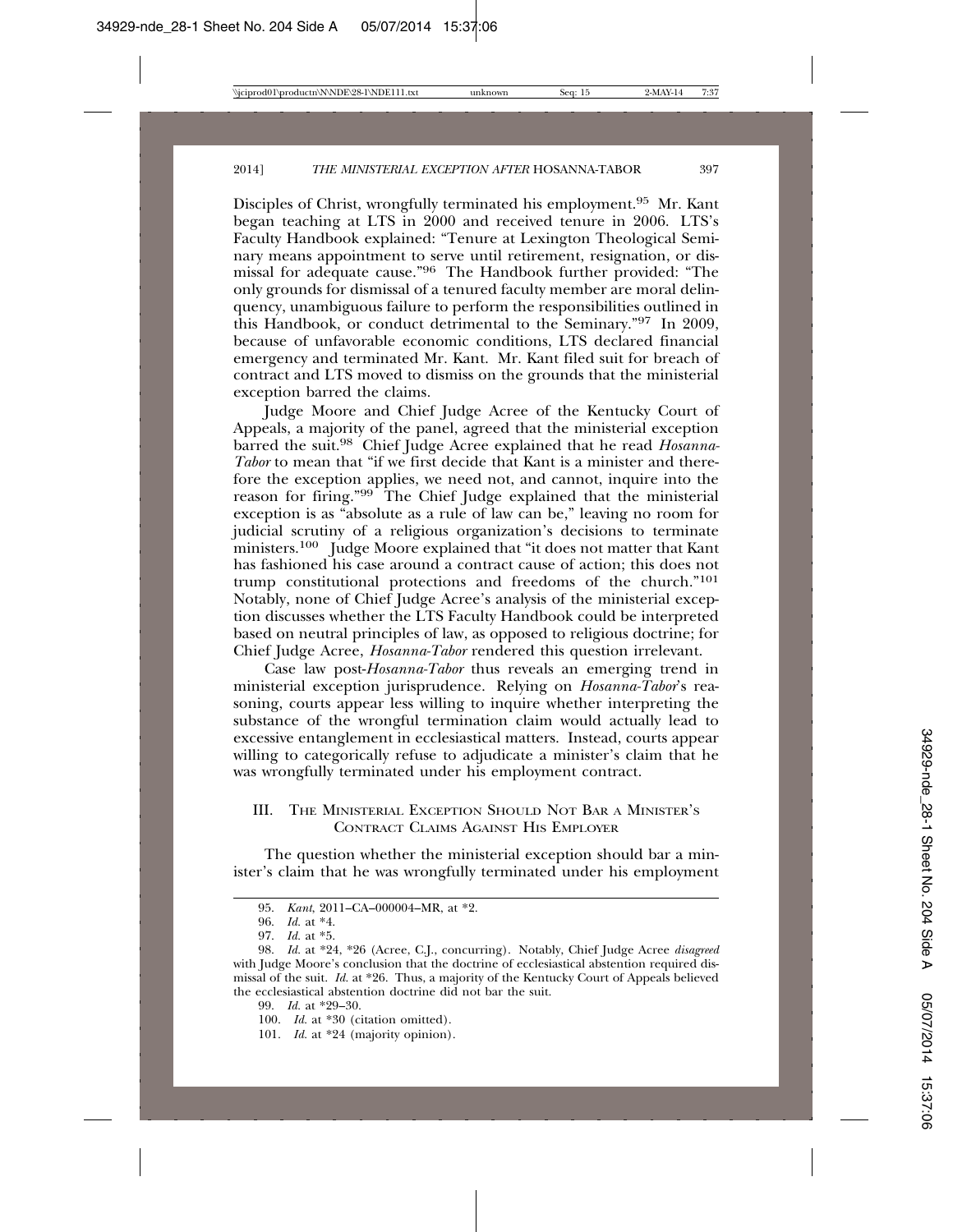contract has no simple or inevitable answer.102 On one hand, the core concerns that drove the result in *Hosanna-Tabor* seem to be similarly present in the context of contract claims. *Hosanna-Tabor* explained:

Requiring a church to accept or retain an unwanted minister, or punishing a church for failing to do so, intrudes upon more than a mere employment decision. Such action interferes with the internal governance of the church, depriving the church of control over the selection of those who will personify its beliefs.<sup>103</sup>

Contract claims of wrongful termination, no less than employment discrimination claims, are punishing a church for failing to retain an unwanted minister. As Chief Justice Roberts plainly stated at the close of *Hosanna-Tabor*: "The church must be free to choose those who will guide it on its way."104 This robust freedom protects not just the right to decide to terminate a minister for religious reasons, but more broadly protects the exclusive right to make this decision.<sup>105</sup> In many ways, adjudication of a wrongful termination contract claim deprives a religious organization of the exclusive right to make employment decisions in the same manner as adjudication of employment discrimination claims would. Further, *Hosanna-Tabor* was not a case where the balancing of religious liberty against other interests presented a close call. The Supreme Court *unanimously* agreed that the ministerial exception barred the suit.

But despite the broad language in *Hosanna-Tabor* and one-sided result, there are compelling reasons not to extend the ministerial exception to wrongful termination contract claims for damages. This Part addresses these reasons and argues that courts should not find contract claims for damages barred by the ministerial exception. First, Section III.A discusses the historical ability of ministers to sue religious organizations on valid contracts. Section III.B then distinguishes contract claims from employment discrimination claims because of the voluntary nature of contracts. This Section argues that the voluntariness of contracts mitigates Free Exercise Clause concerns present in *Hosanna-Tabor* and provides independent reasons not to categorically bar wrongful termination contract claims under the ministerial exception. Section III.C discusses the detrimental effects for religious organizations that would follow from a refusal to enforce a church's contractual obligations. Finally, Section III.D argues that the ministerial exception's inapplicability to contract claims does not truly impair religious freedom. The doctrine of ecclesiastical abstention would still

<sup>102.</sup> *Cf.* Lemon v. Kurtzman, 403 U.S. 602, 612 (1971) ("Candor compels acknowledgement . . . that we can only dimly perceive the lines of demarcation in this extraordinarily sensitive area of constitutional law.").

<sup>103.</sup> Hosanna-Tabor Evangelical Lutheran Church & Sch. v. EEOC, 132 S. Ct. 694, 706 (2012).

<sup>104.</sup> *Id.* at 710.

<sup>105.</sup> *Id.* at 709; *see also* Berg et al., *supra* note 20, at 176 ("[The ministerial exception] rests on the overriding and foundational premise that there are some questions the civil courts do not have the power to answer, some wrongs that a constitutional commitment to church-state separation puts beyond the law's corrective reach.").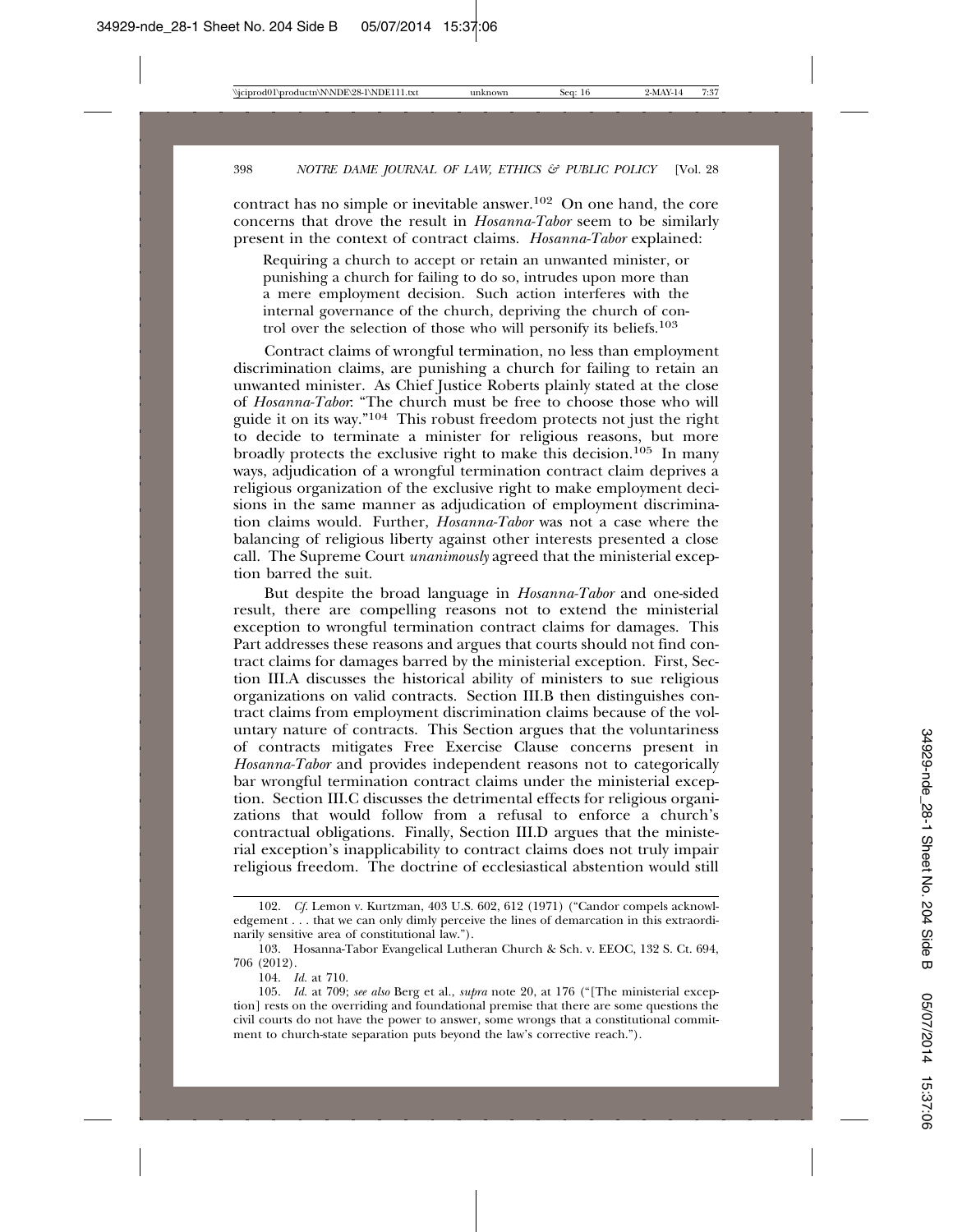bar those contract claims by a minister against his employer that would require a court to become excessively entangled with religion. This more nuanced approach, though less absolute, strikes the appropriate balance between the two fundamental values of church autonomy and the mutuality of obligation.

As one final preliminary matter of clarification, this Part does not argue that a minister's contract claim against his employer should survive regardless of the remedy requested. As many courts have recognized,<sup>106</sup> when a minister requests a remedy of reinstatement based on a contractual violation, a church's First Amendment interests are at their apex; the ministerial exception must bar the suit. Scholars, too, have acknowledged that "having courts forcibly reinstate ministers raises deep religious liberty problems."107 Requiring a religious organization to retain a minister imposes an enormous burden. Further, as a historical matter, government appointment of clergy was one of the primary attributes of an established church.<sup>108</sup> While it is true that the Court in *Hosanna-Tabor* rejected any distinction based on whether the plaintiff requested a remedy of damages or reinstatement in the context of employment discrimination claims,109 the calculus in the context of contract claims need not be the same. Courts regularly refuse to order specific performance in personal service contracts while allowing damages.<sup>110</sup>

## A. *Historical Status of a Minister's Contract Claim Against His Employer*

The historical record establishes that, at the time of the Founding, adjudication of a minister's contract claims against his employer was not thought to offend the First Amendment.<sup>111</sup> Though governmental appointment of church ministers was of great concern to the Founders,112 courts regularly resolved ministers' contract claims of wrongful

<sup>106.</sup> *See, e.g.*, Bollard v. Cal. Province of the Soc'y of Jesus, 196 F.3d 940, 950 (9th Cir. 1999) ("Had [plaintiff] brought a state law claim for breach of contract with an associated remedy of reinstatement, that would run afoul of the Free Exercise Clause because the remedy would require the church to employ [plaintiff], thereby interfering with the church's constitutionally protected choice of its ministers."); Minker v. Balt. Annual Conference of the United Methodist Church, 894 F.2d 1354, 1360 (D.C. Cir. 1990); McKelvey v. Pierce, 800 A.2d 840, 859 (N.J. 2002).

<sup>107.</sup> Christopher C. Lund, *In Defense of the Ministerial Exception*, 90 N.C. L. REV. 1, 38 (2011) (discussing the "reinstatement problem").

<sup>108.</sup> *See* Michael W. McConnell, *Establishment and Disestablishment at the Founding, Part I: Establishment of Religion*, 44 WM. & MARY L. REV. 2015, 2136–44 (2003).

<sup>109.</sup> *See Hosanna-Tabor*, 132 S. Ct. at 709 ("An award of [damages] would operate as a penalty on the Church for terminating an unwanted minister, and would be no less prohibited by the First Amendment than an order overturning the termination."); *see also* Lund, *supra* note 107, at 40 ("But giving front pay in lieu of reinstatement does not really fix the core problem. It still gives the government control over the church's clergy, just in a different way.").

<sup>110.</sup> *See* RESTATEMENT (SECOND) OF CONTRACTS § 367(1) (1981) ("A promise to render personal service will not be specifically enforced.").

<sup>111.</sup> *See* Brief Amicus Curiae of the National Employment Lawyers Association in Support of Respondents at 4–11, *Hosanna-Tabor*, 132 S. Ct. 694 (2012) (No. 10-553) [hereinafter National Employment Lawyers Brief].

<sup>112.</sup> *See* Berg et al., *supra* note 20, at 179–84.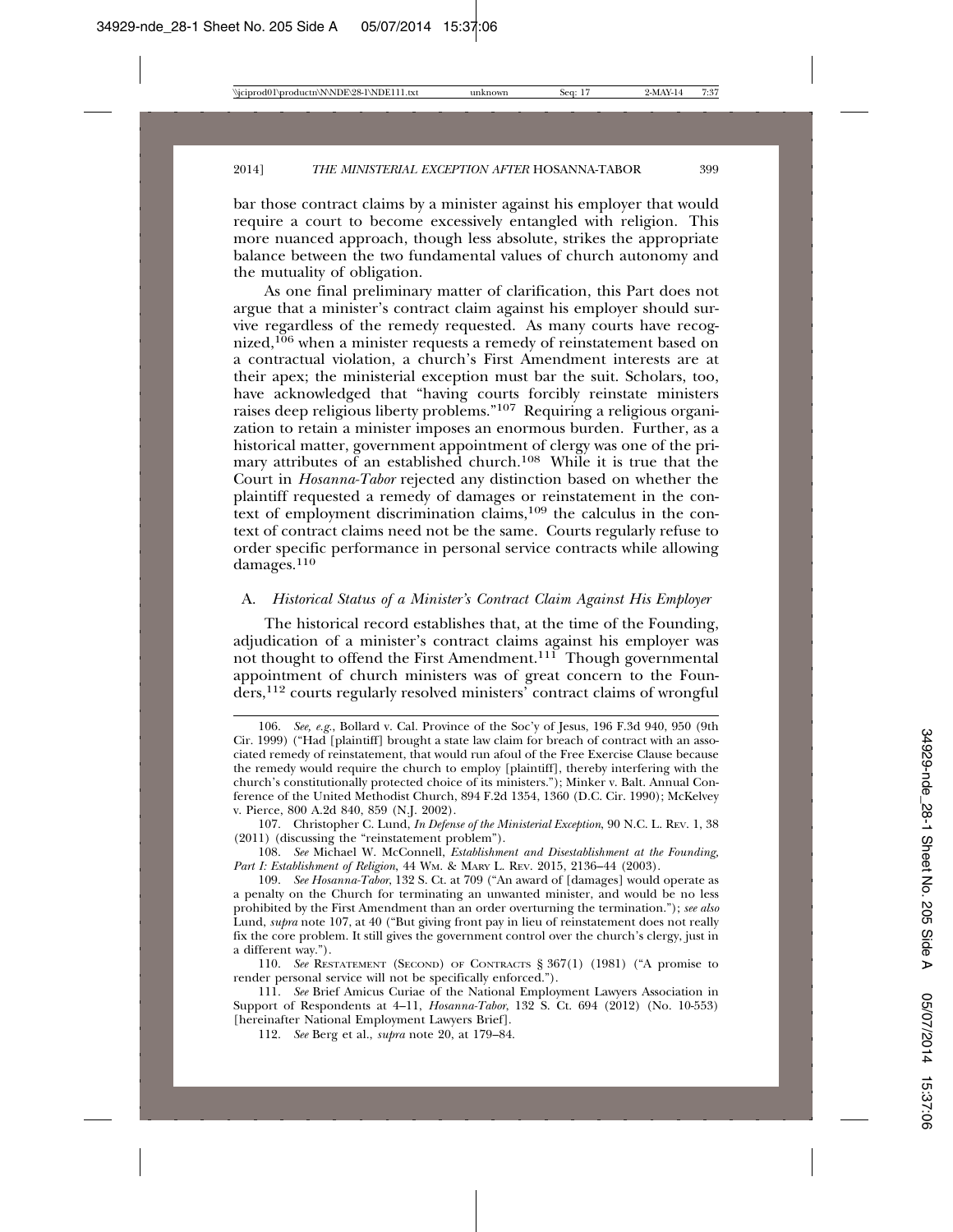termination against their employers as early as 1799.113 Given the fundamental role of history in First Amendment jurisprudence,<sup>114</sup> this historical evidence provides a strong reason not to extend the ministerial exception to cover contract claims.

In *Runkel v. Winemuller*, Justice Chase, then Chief Judge of the General Court of Maryland, issued a writ of mandamus ordering restoration of Reverend William Runkel as minister of the High Dutch Reformed Christian Church in Fredericktown, Maryland.<sup>115</sup> Runkel alleged that he was forcibly removed from his position as minister in violation of his contract, which guaranteed a ten-year term and emoluments consisting of eighteen cords of wood annually, eighty pounds annually, and use of a parsonage house. Justice Chase no doubt understood the crucial role that ministers play in religious organization. He explained, "The principles of the Christian religion cannot be diffused, and its doctrines generally propagated, without . . . teachers and ministers, to explain the scriptures to the people, and to enforce an observance of the precepts of religion by their preaching and living."116 Nevertheless, "pastors, teachers, and ministers, of every denomination of Christians, are equally entitled to the protection of the law, and to the enjoyment of their religious and temporal rights."117 Justice Chase granted the request for a writ of mandamus, finding that Runkel had a valid claim against the elders of the religious organization, "who signed the vocation and contract for the emoluments stipulated to be provided."118

Similarly, in *Avery v. Inhabitants of Tyringham*, the Supreme Judicial Court of Massachusetts rejected the argument that religious organizations could dismiss a minister for any reason notwithstanding contractual obligations.119 In *Avery*, minister Joseph Avery filed suit against the parish of Tyringham for damages resulting from the parish's alleged breach of his employment contract.120 The parish contended that it had an absolute right to terminate the minister, a right it argued was inherent in the parish's ability to exercise its faith and protected by the Massachusetts Constitution.<sup>121</sup> The three sitting judges all rejected this contention, each writing seriatim to express his opinion. Judge Parker explained: "It is true the religious societies are left at liberty to make such a contract, and for such term of time as shall be agreed between them and their minister; but the contract once made, is subject to all such rules of law as govern other engagements." $122$  Judge Parker fur-

- 118. *Id.* at 451.
- 119. 3 Mass. (2 Tyng) 160 (Mass. 1807).
- 120. *Id.* at 161.
- 121. *Id.* at 168 (Parker, J.).
- 122. *Id.* at 169.

<sup>113.</sup> *See, e.g.*, Runkel v. Winemuller, 4 H. & McH. 429 (Md. 1799).

<sup>114.</sup> *Cf.* Sch. Dist. of Abington Twp., Pa. v. Schempp, 374 U.S. 203, 294 (1963) (Brennan, J., concurring) ("[T]he line we must draw between the permissible and the impermissible is one which accords with history and faithfully reflects the understanding of the Founding Fathers.").

<sup>115.</sup> *Runkel*, 4 H. & McH. at 452.

<sup>116.</sup> *Id.* at 450.

<sup>117.</sup> *Id.*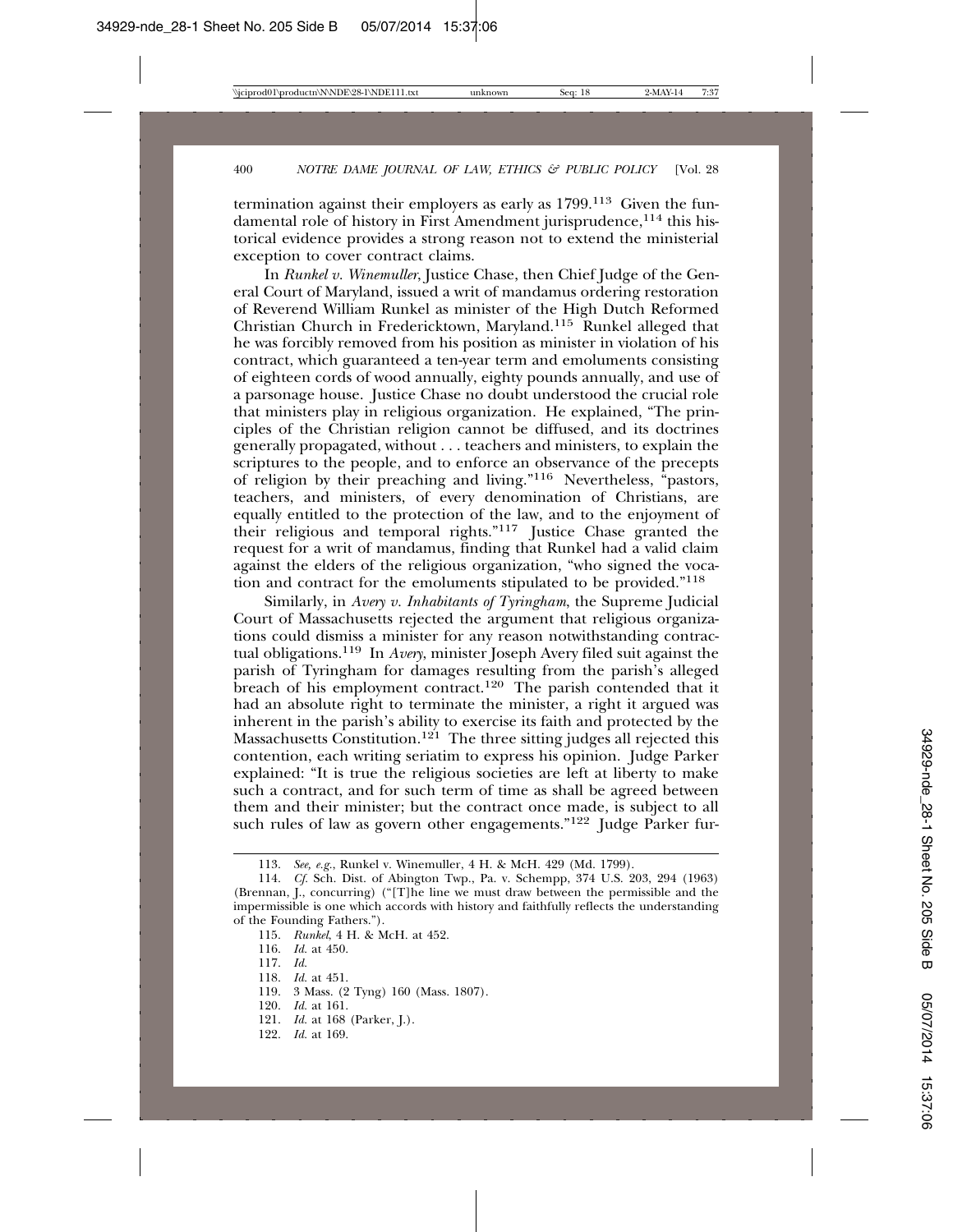ther questioned how the parish's argument could be squared with the mutual intentions of the parties when making the contract and expressed concerns about the instability a ruling would inject into the parish's relationship with the minister.<sup>123</sup> Judge Sedgwick agreed, describing the consequences that would derive from such a result as "mischievous in the extreme."<sup>124</sup> Judge Sedgwick and Chief Judge Parsons questioned whether religious organizations would even be able to attract ministers if such an interpretation were adopted.125 The Chief Judge concluded: "[A] town [has] no right to violate its own contracts solemnly and deliberately made."<sup>126</sup>

*Runkel, Avery*, and other cases in early American jurisprudence<sup>127</sup> are illustrative of the fact that early American judges did not believe a minister's contract claim against his employer implicated the First Amendment. Further evidence comes from the state constitutions of Massachusetts, Maine, Connecticut, and New Hampshire, each of which secured to religious societies the exclusive right to elect their own public ministers and contract with them for services.128 For example, article III of part I of the Massachusetts Constitution read: "The several towns, parishes, precincts, and other bodies politic, or religious societies, shall, at all times, have the exclusive right of electing their public teachers, and of contracting with them for their support and maintenance."129 This provision, like the similar ones in the Maine, Connecticut, and New Hampshire constitutions,130 is an embodiment of the idea that religious institutions must be free to select who will minister to the faithful.131 But additionally, the fact that these state constitutions protected the right of religious organizations to *contract* with ministers lends support to the idea that these contracts were expected to be effectuated by courts. The Supreme Court of Massachusetts adopted this understanding of the Massachusetts Constitution in *Avery*. 132

To be sure, government appointment of church personnel was one of the key elements of an established church and of great concern of the Founders.133 But, as the historical evidence establishes, resolution

126. *Id.* at 179 (Parsons, C.J.).

127. National Employment Lawyers Brief, *supra* note 111, at 4 n.6 (citing contract actions by dismissed ministers throughout the 1800s).

128. *See* Joshua Dunlap, *When Big Brother Plays God: The Religion Clauses, Title VII, and the Ministerial Exception*, 82 NOTRE DAME L. REV. 2005, 2016 (2007).

129. MASS. CONST. pt. I, art. III (amended 1833).

130. *See* Dunlap, *supra* note 128, at 2016–18.

132. *Avery*, 3 Mass. (2 Tyng) 160, 169 (Mass. 1807).

133. *See* Hosanna-Tabor Evangelical Lutheran Church & Sch. v. EEOC, 132 S. Ct. 694, 703 (2012) ("By forbidding the 'establishment of religion' and guaranteeing the

<sup>123.</sup> *Id.* at 170.

<sup>124.</sup> *Id.* at 173 (Sedgwick, J.).

<sup>125.</sup> *See id.* ("Would ministers, who regarded the comfort of their families, of their own personal quiet and security, be willing to make a contract on such terms?"); *id.* at 177 (Parsons, C.J.) ("A consequence of this power in a parish, will be the deterring of young men of information and genius, from entering into the clerical profession . . . .").

<sup>131.</sup> *Id.* ("[T]he framers of the New England constitutions, in order to grant religious freedom genuine protection, sought to ensure that civil government could not regulate the selection of church employees.").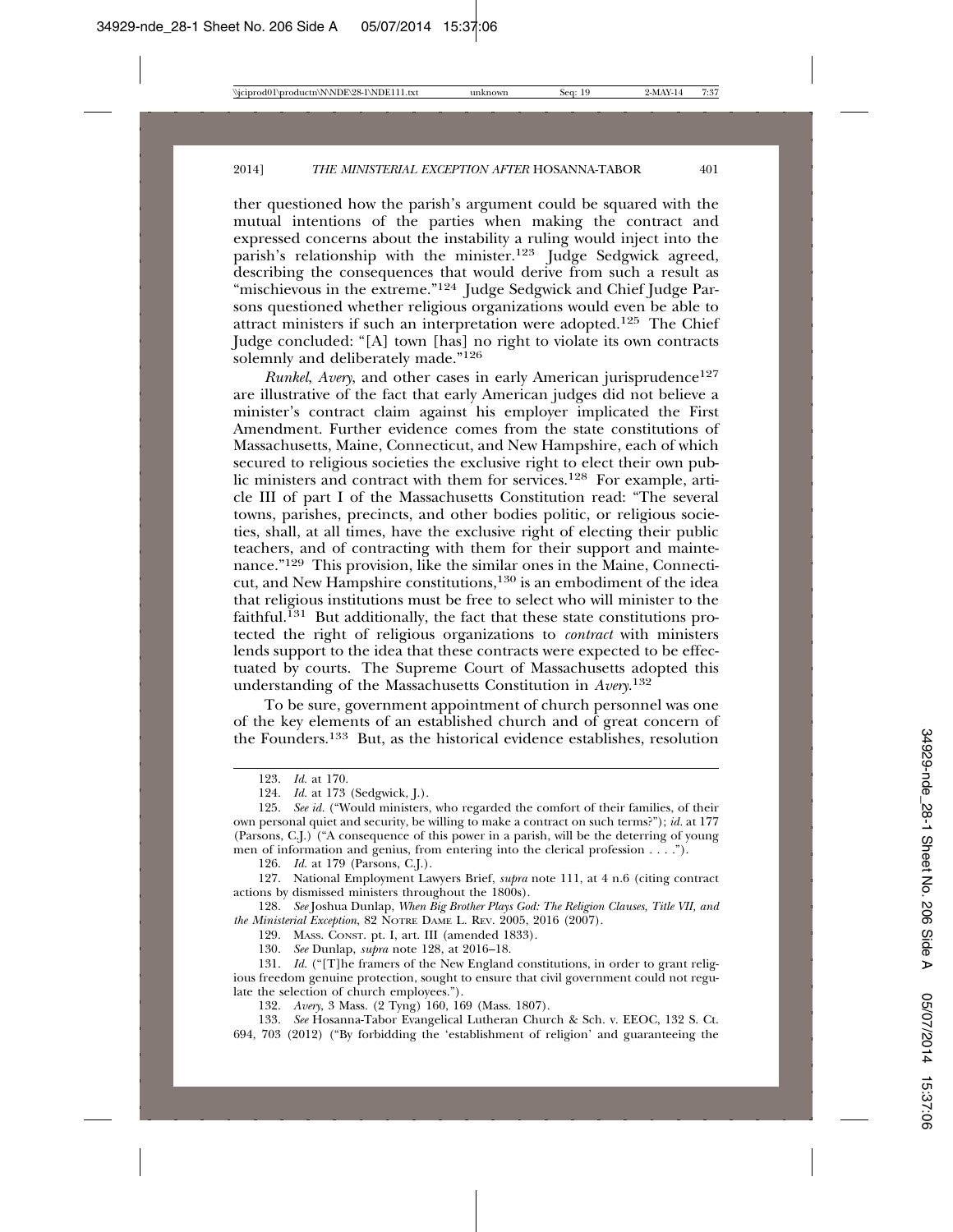of a minister's wrongful termination claim is not the kind of government appointment of church personnel about which the First Amendment is concerned. This historical evidence of adjudicating contract disputes stands in stark contrast to the regular refusal of courts to adjudicate employment discrimination claims by ministers against their employers under the ministerial exception. Not long after the passage of Title VII of the Civil Rights Act of 1964, the Fifth Circuit found a minister's employment discrimination suit barred by the First Amendment.134 By the time of *Hosanna-Tabor*, the courts of appeals have uniformly recognized the ministerial exception's existence.135 Thus, the historical record of judicial resolution of a minister's contract claims against his employer provides a compelling reason for finding contract claims beyond the scope of the ministerial exception.

#### B. *Voluntariness of Contracts*

Contractual obligations, as opposed to employment discrimination laws, are self-imposed obligations from which a church benefits. They are private, not public, in nature. In all likelihood, whether the contract be express or implied through informal sources, the religious organization drafted the contract's language. The voluntary nature of contractual obligations ameliorates Free Exercise concerns present in *Hosanna-Tabor* and provides another compelling reason not to extend the ministerial exception to wrongful termination contract claims.

As the D.C. Circuit recognized in *Minker v. Baltimore Annual Conference of United Methodist Church*, "a church is always free to burden its activities voluntarily through contracts, and such contracts are fully enforceable in civil court."<sup>136</sup> Even courts finding employment discrimination claims barred under the ministerial exception have explained that religious organizations "may be held liable . . . upon their valid contracts."<sup>137</sup>

A court that determines a religious organization terminated a minister in violation of federal employment law imposes a state standard upon the hiring and firing practices of a religious organization.138 But a court that interprets a contract to which a religious organization agreed of its own volition imposes no state standard.<sup>139</sup> Free Exercise

134. *See* McClure v. Salvation Army, 460 F.2d 553, 560 (5th Cir. 1972).

135. *See Hosanna-Tabor*, 132 S. Ct. at 705.

136. Minker v. Balt. Annual Conference of United Methodist Church, 894 F.3d 1354, 1359 (D.C. Cir. 1990).

137. Rayburn v. Gen. Conference of Seventh-Day Adventists, 772 F.2d 1164, 1171 (4th Cir. 1985).

138. *See Hosanna-Tabor*, 132 S. Ct. at 706.

139. *See* Petruska v. Gannon Univ., 462 F.3d 294, 310 (3d Cir. 2006); DeBruin v. St. Patrick Congregation, 816 N.W.2d 878, 906 (Wis. 2012) (Bradley, J., dissenting); *see also* Overstreet, *supra* note 6, at 284 ("Unlike anti-discrimination legislation, which imposes society's moral and political values upon a religious organization, judicial enforcement of

<sup>&#</sup>x27;free exercise thereof,' the Religion Clauses ensured that the new Federal Government unlike the English Crown—would have no role in filling ecclesiastical offices."); Berg et al., *supra* note 20, at 179–84; McConnell, *supra* note 108, at 2136 ("The power to appoint and remove ministers and other church officials is the power to control the church.").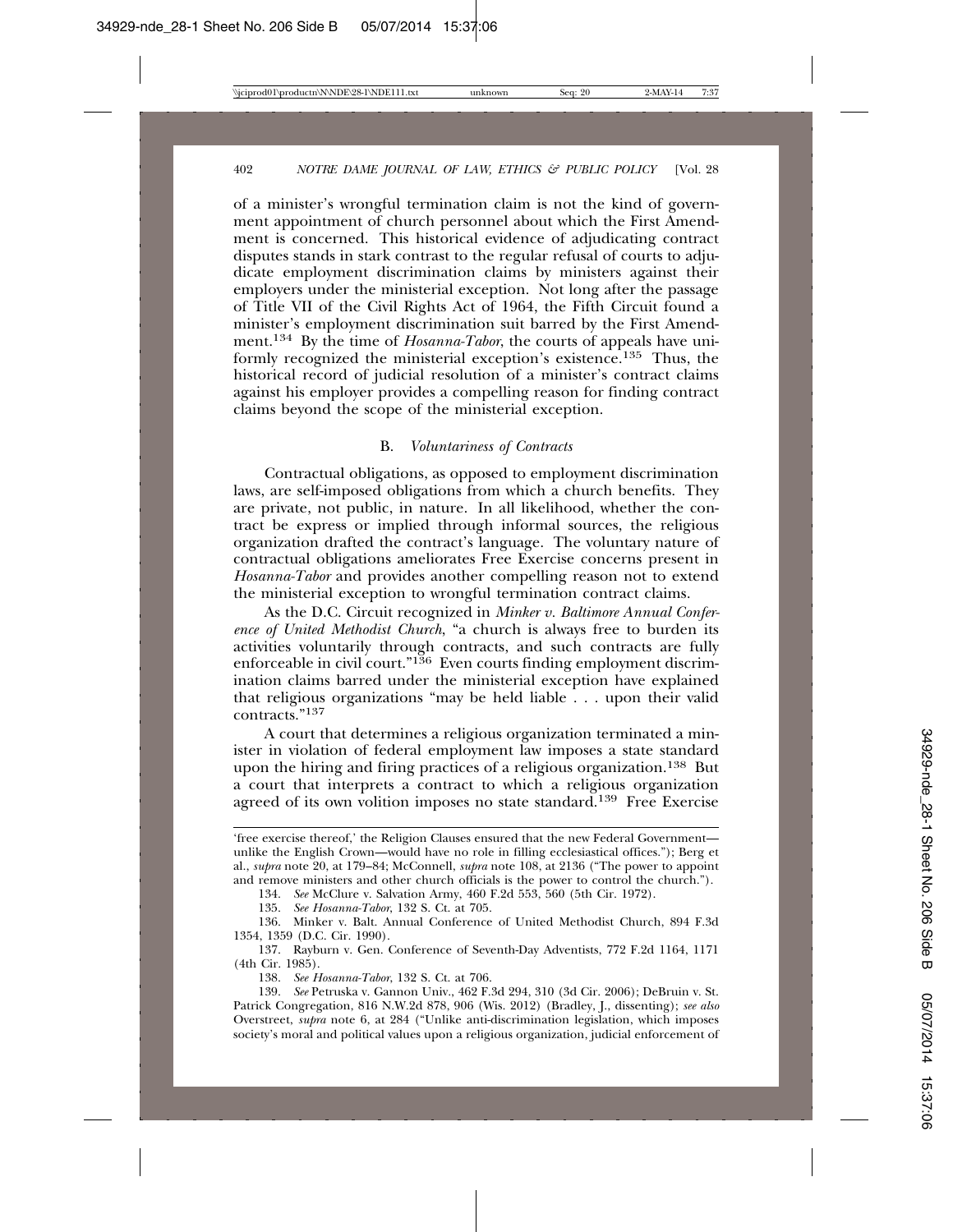concerns at the heart of *Hosanna-Tabor* are simply not present when a religious organization is deciding the standards by which it is judged. The Free Exercise Clause and Establishment Clause together drove the result in *Hosanna-Tabor*. The absence of Free Exercise concerns in the context of contract claims militates against stretching the ministerial exception to categorically bar wrongful termination contract claims.

A common response to the argument that Free Exercise concerns are assuaged when a church freely burdens itself with a contract is that contract law "does not trump constitutional protections and freedoms of the church."140 Put otherwise, the argument states that a religious organization cannot waive its religious freedom by agreeing to an employment contract. The idea that churches cannot contract away religious freedom is an intuitively attractive one given the emphasis in American jurisprudential tradition on the separation of church and state.141 However, *Hosanna-Tabor* itself seems to refute the argument that a religious organization is unable to waive some of its religious freedom. The Court, in footnote four, resolved a circuit split by explaining that the ministerial exception is an affirmative defense to employment discrimination claims, not a jurisdictional bar.142 Thus, the ministerial exception is not a structural limitation on civil courts' jurisdiction; should a religious organization choose to waive the ministerial exception defense, a suit for employment discrimination could proceed. This lends strong support to the idea that a church could similarly waive some religious freedom by voluntarily agreeing to be bound by a contractual instrument. In both instances, the Free Exercise rights of the religious organization are not encroached upon because they are acting *of their own volition*. A religious organization remains free to terminate ministers as it pleases, limited only by any secular bounds it previously imposed upon itself. If religious organizations do wish to have the ability to terminate a minister for any reason at all, they remain free to say so in the employment contract.

Thus the voluntariness of contractual obligations and consequent amelioration of Free Exercise concerns that drove the result in *Hosanna-Tabor* provide a second reason not to extend the ministerial exception to bar contract claims.

contracts results from a voluntary decision by the organization to burden itself." (footnote omitted)).

<sup>140.</sup> Kant v. Lexington Theological Seminary, No. 2011–CA–000004–MR, at \*24 (Ky. Ct. App. July 27, 2012), *available at* http://statecasefiles.justia.com/documents/kentucky/court-of-appeals/2011-ca-000004-mr.pdf?ts=1343397799.

<sup>141.</sup> *See* Berg et al., *supra* note 20, at 177–79.

<sup>142.</sup> *See Hosanna-Tabor*, 132 S. Ct. at 709 n.4; *see also* Michael A. Helfand, *Religion's Footnote Four: Church Autonomy as Arbitration*, 97 MINN. L. REV. 1891, 1892 (2013) (suggesting that *Hosanna-Tabor*'s footnote four "rests on a radically new conception of the relationship between church and state, gesturing towards an increasingly symbiotic relationship between religious institutions and civil courts").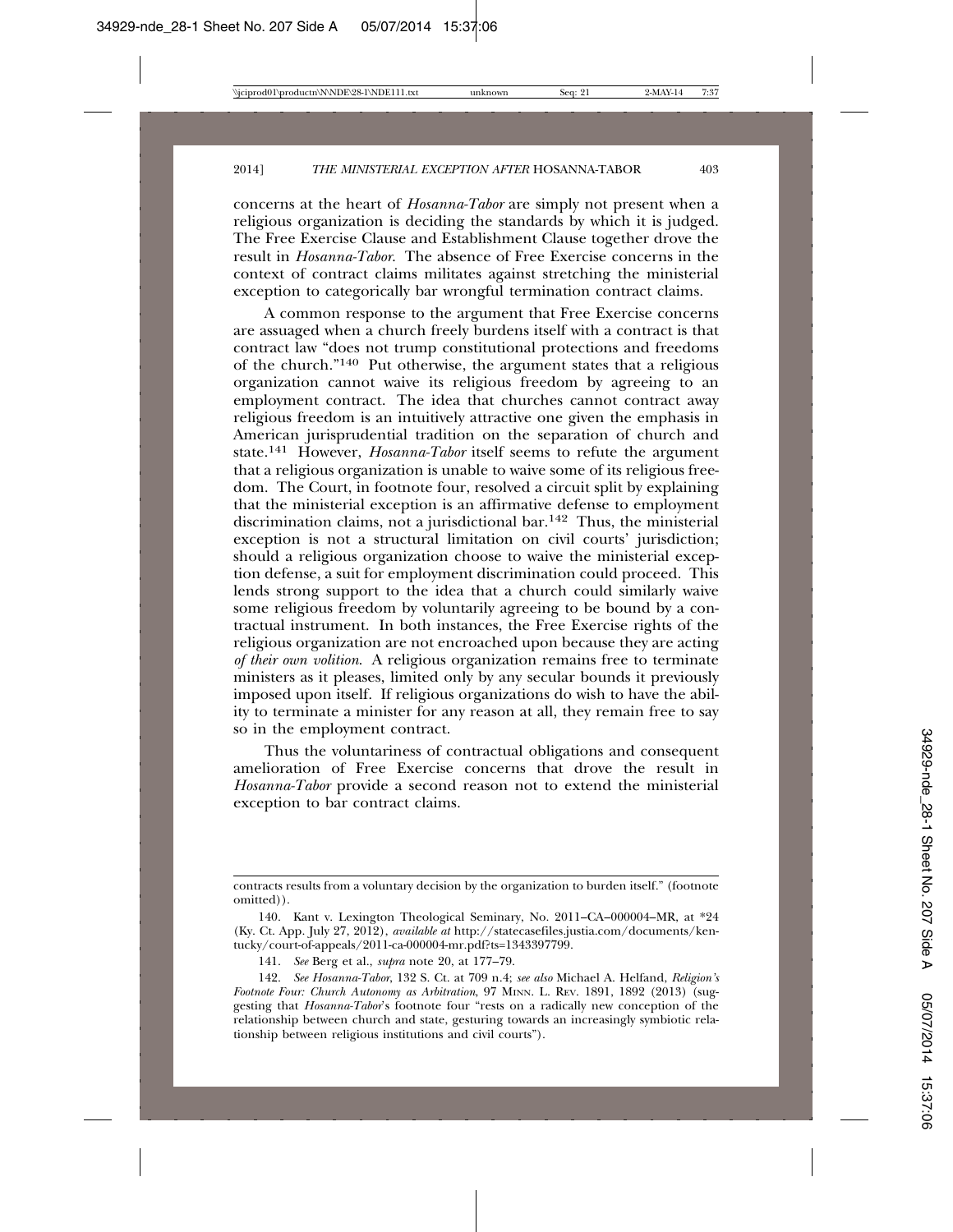#### C. *Effects on Church-Minister Relations*

If ministers' wrongful termination claims are barred by the ministerial exception, termination clauses "would not be worth the paper they are printed on."143 All termination clauses, even ones limiting termination to defined circumstances that are not ecclesiastical in nature, would be unenforceable in court. Such a rule would adverse consequences for ministers and religious organizations.

To begin with, great uncertainty and instability would be injected into the relationship between a minister and the religious organization that employs him.144 The Fifth Circuit has described the relationship between a religious organization and its ministers as its "lifeblood."145 This relationship is undoubtedly a delicate one, dependent upon trust. If a church can terminate a minister at any time, for any reason, even if explicitly in violation of the terms of his employment contract, the trust inherent in this relationship could be damaged. These concerns do not turn on the cynical assumption that churches will in fact terminate ministers in violation of their contracts. This instability would exist regardless of whether the church would even consider terminating the minister; merely knowing that the religious employer *could* do so would introduce precariousness into the church-minister relationship. Leaving a minister's job security less certain could even lead to adverse effects for the congregation as a whole.<sup>146</sup> This concern is especially poignant given the *Hosanna-Tabor* Court's flexible definition of who constitutes a minister.147

Consequently, religious organizations may place themselves at a competitive disadvantage in attracting employees. To be sure, myriad considerations beyond (and more significant than) the enforceability of an employment contract impact a minister's decision to join a parish. However, some individuals who might otherwise become, for example, a parochial school teacher may look elsewhere out of a concern for job stability.148 If termination provisions were unenforceable in court, "[w]ould ministers, who regarded the comfort of their families, or their own personal quiet and security, be willing to make a contract on such terms?"149 Admittedly, any disincentivization to join a religious organization as a minister would be difficult to show or measure. But, given that the definition of "minister" in *Hosanna-Tabor* is broad enough to

149. *Avery*, 3 Mass. (2 Tyng) at 173 (Sedgwick, J.).

<sup>143.</sup> *DeBruin*, 816 N.W.2d at 907 (Bradley, J., dissenting).

<sup>144.</sup> *See* Avery v. Inhabitants of Tyringham, 3 Mass. (2 Tyng) 160, 170 (Mass. 1807) (Parker, J.) ("The minister, who is settled to-day, may be dismissed to-morrow.").

<sup>145.</sup> McClure v. Salvation Army, 460 F.2d 553, 558 (5th Cir. 1972).

<sup>146.</sup> *See DeBruin*, 816 N.W.2d at 912 (Bradley, J., dissenting).

<sup>147.</sup> *See Hosanna-Tabor*, 132 S. Ct. at 707 (considering "all the circumstances" of plaintiff's employment in determining her to be a minister); *see also id.* at 711–12 (Alito, J., concurring) (deemphasizing the majority's consideration of plaintiff's title of "minister" and arguing that the ministerial exception covers all church employees who perform "key functions" of the church).

<sup>148.</sup> *See Avery*, 3 Mass. (2 Tyng) at 178 (Parsons, C.J.) (arguing that allowing a parish the power to terminate without reason would "deter[ ] young men of information and genius, from entering into the clerical profession"); *DeBruin*, 816 N.W.2d at 907 & n.9.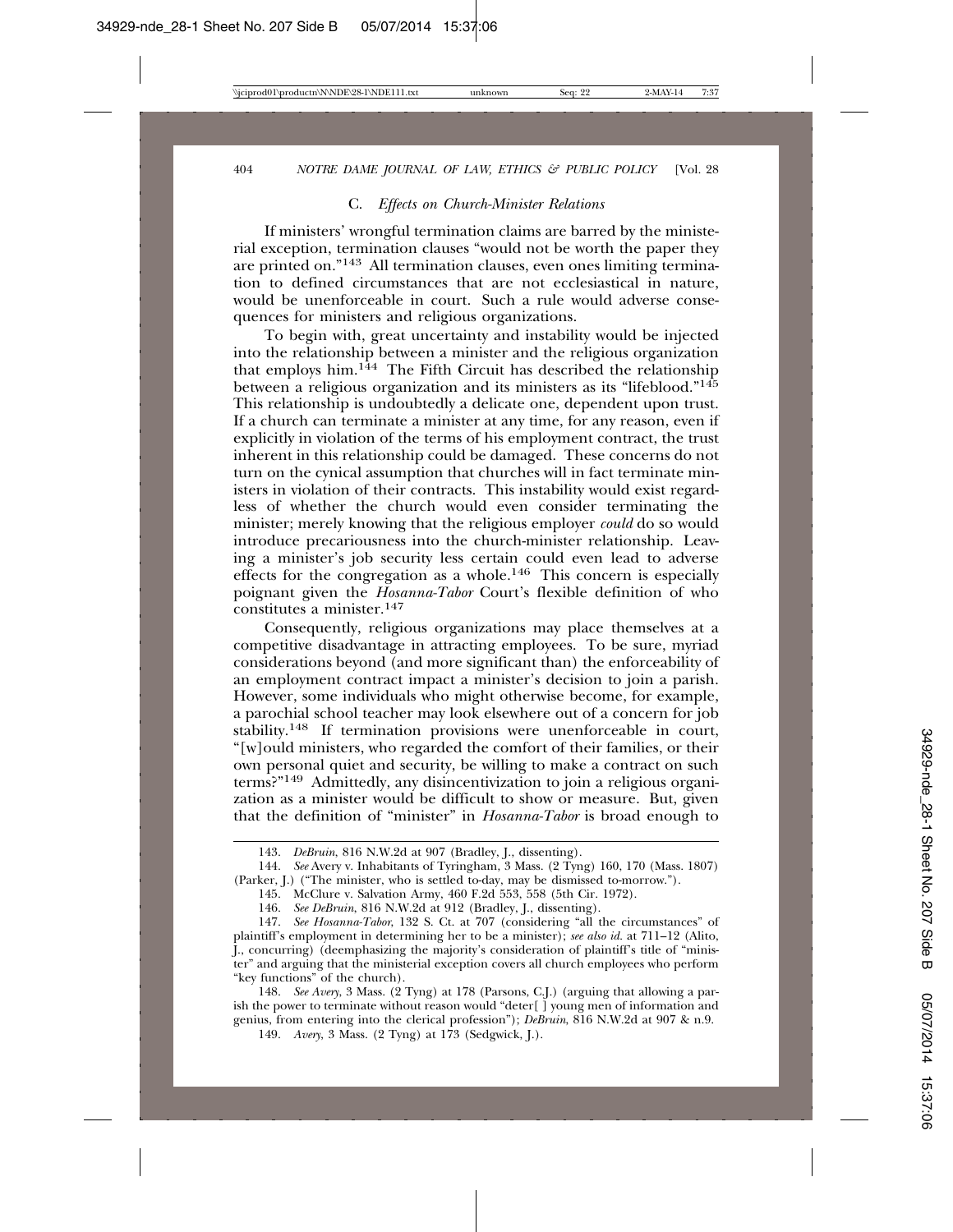include positions like parochial school teachers,150 it is reasonable to think that religious organizations may struggle to compete with secular employers who can provide greater job stability.

Moreover, finding wrongful termination claims outside the scope of the ministerial exception will incentivize drafting of employment agreements and handbooks that accurately reflect the true nature of the employment relationship. Though a duty to treat ministerial employees equitably after *Hosanna-Tabor* surely exists regardless of legal obligations,151 potential liability on contracts provides an added incentive to religious organizations to represent accurately the nature of the employment relationship to their ministers.

Finally, while the Supreme Court has endorsed the notion that an individual who joins a religious organization implicitly consents to be bound by the decisions of ecclesiastic tribunals, $15\overline{2}$  that implicit consent is notably absent in the context of a minister's contract claims. A minister who signs an employment agreement exhibits implicit consent not to be bound by the decision of the religious organization, but instead by courts of law. Thus, potential adverse effects on the church-minister relationship provide yet another reason not to find wrongful termination claims categorically barred by the ministerial exception.

# D. *The Ecclesiastical Abstention Doctrine Adequately Protects Religious Liberty*

This Note argues that the ministerial exception should not bar wrongful termination claims by a minister against his employer. For those wrongful termination actions that would require a court to make determinations of a religious nature, the ecclesiastical abstention doctrine nonetheless bars the suit. This Section argues the ecclesiastical abstention doctrine sufficiently protects religious liberty interests and appropriately balances these interests against the contract law's interest in mutuality of obligation.

The ecclesiastical abstention doctrine is the general body of case law standing for the principle that civil courts cannot rule on matters that are "strictly and purely ecclesiastical."153 The Supreme Court in *Kedroff v. St. Nicholas Cathedral* explained that religious organizations have the "power to decide for themselves, free from state interference, matters of church government as well as those of faith and doctrine."154 This doctrine is broader than the ministerial exception; it operates

<sup>150.</sup> *See Hosanna-Tabor*, 132 S. Ct. at 707.

<sup>151.</sup> *See* Horwitz, *supra* note 38, at 976.

<sup>152.</sup> *See* Watson v. Jones, 80 U.S. (13 Wall.) 679, 729 (1871).

<sup>153.</sup> *Id.* at 733; *see also* Presbyterian Church v. Mary Elizabeth Blue Hull Memorial Presbyterian Church, 393 U.S. 440 (1969); Kedroff v. St. Nicholas Cathedral of Russian Orthodox Church, 344 U.S. 94, 116 (1952); Carl H. Esbeck, *The Establishment Clause as a Structural Restraint on Governmental Power*, 84 IOWA L. REV. 1, 42–51 (1998) (describing this doctrine).

<sup>154.</sup> *Kedroff*, 344 U.S. at 116.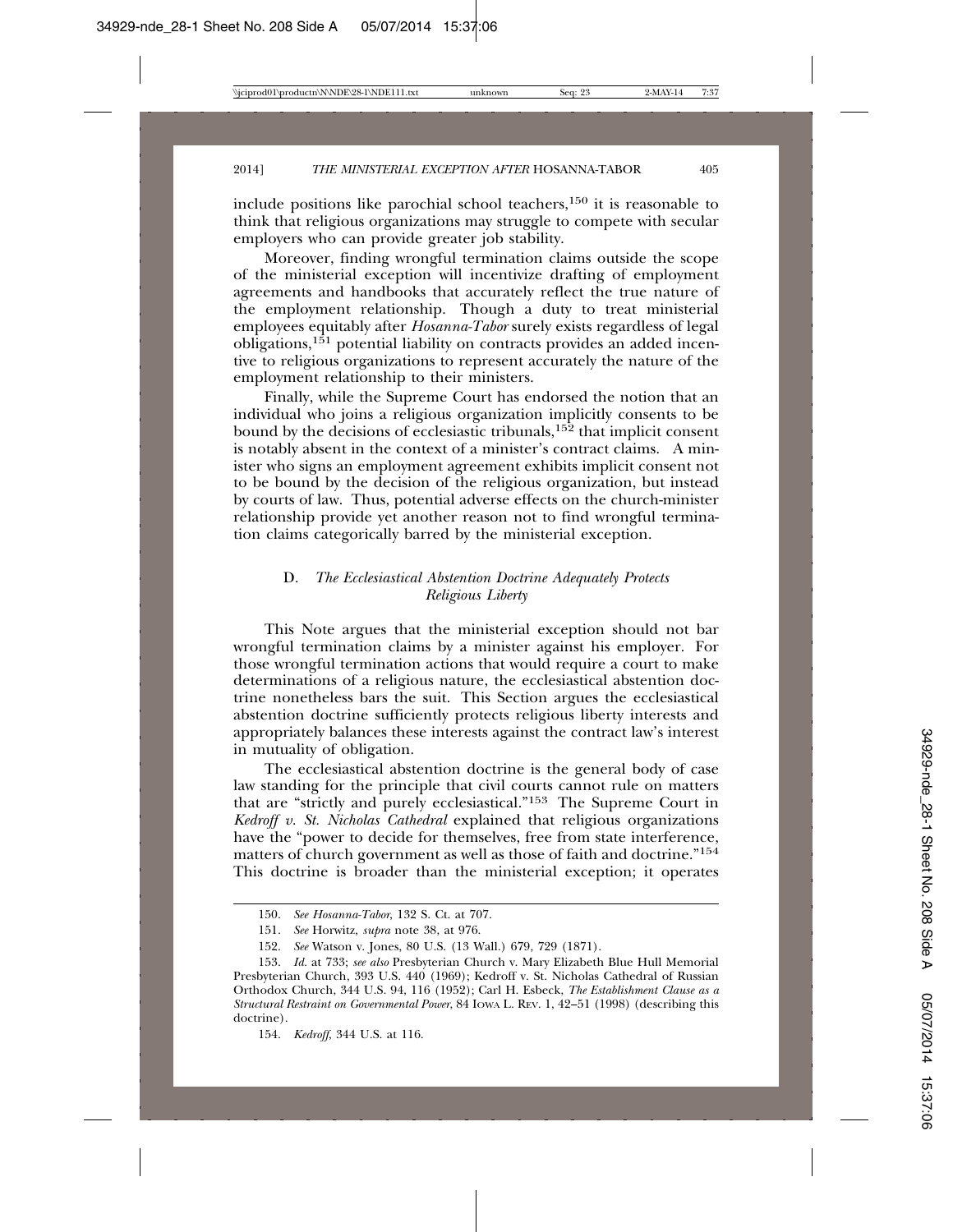beyond just the realm of church employment decisions.155 Perhaps the ministerial exception is best conceptualized as a specific application of the doctrine of ecclesiastical abstention to the context of employment discrimination claims. As Chief Justice Roberts explained, "[w]hen a minister who has been fired sues her church alleging that her termination was discriminatory, the First Amendment has struck the balance for us."156

The doctrine of ecclesiastical abstention coexists in our constitutional jurisprudence with the principle that civil courts may always resolve disputes involving a church when the dispute depends upon "neutral principles of law."157 In practice, courts regularly ask whether resolution of a church dispute would cause "excessive entanglement" with ecclesiastical matters or could be resolved solely by reference to neutral principles of law.158 This is the proper inquiry for a court to engage in when a minister brings a contract claim against his employer for wrongful termination. Instead of barring *all* ministers' wrongful termination claims, this inquiry separates the wheat from the chaff; contract claims that depend on neutral principles of law proceed, while those requiring entanglement in ecclesiastical matters do not.159

Though this inquiry may lack the absoluteness of the ministerial exception, it strikes the appropriate balance between religious liberty and contract law's interest in mutuality of obligation. Mutuality of obligation, as a doctrinal matter, is the idea that "unless both parties to an agreement are bound, neither is bound."<sup>160</sup> The requirement of mutuality of obligation has largely been rejected as a requirement for a valid contract.<sup>161</sup> But the idea that both parties to a contract should be able to seek a remedy, or neither should, still resonates strongly in contract law.162 Notions of fundamental fairness and equality under the law yield a reflexive discomfort with the idea of a one-way-street of contractual liability. Though situations exist where enforcement of one party's

<sup>155.</sup> *See* Klouda v. Sw. Baptist Theological Seminary, 543 F. Supp. 2d 594, 611 (N.D. Tex. 2008) (describing the relationship between the ministerial exception and the broader ecclesiastical abstention doctrine).

<sup>156.</sup> Hosanna-Tabor Evangelical Lutheran Church & Sch. v. EEOC, 132 S. Ct. 694, 710 (2012).

<sup>157.</sup> Jones v. Wolf, 443 U.S. 595, 597 (1979).

<sup>158.</sup> *See, e.g.*, Kant v. Lexington Theological Seminary, No. 2011–CA–000004–MR, at \*14 (Ky. Ct. App. July 27, 2012) (quoting Music v. United Methodist Church, 864 S.W.2d 286, 288–89 (Ky. 1993)).

<sup>159.</sup> *But see* Griffin, *supra* note 51, at 1012 (expressing concern that "a quick trip to entanglement takes place when the employer asserts that the contract was not enforced because the employee was not qualified for the job or performed the job poorly").

<sup>160.</sup> Econ. Roofing & Insulating Co. v. Zumaris, 538 N.W.2d 641, 650 (Iowa 1995); *see also* McMichael v. Price, 58 P.2d 549, 551–52 (Okla. 1936).

<sup>161.</sup> *See* RESTATEMENT (SECOND) OF CONTRACTS § 79 (1981) (rejecting an additional requirement of "mutuality of obligation" if consideration is present); Henry Winthrop Ballantine, *Mutuality and Consideration*, 28 HARV. L. REV. 121, 131-32 (1914).

<sup>162.</sup> *See* Val D. Ricks, *In Defense of Mutuality of Obligation: Why "Both Should Be Bound, Or Neither*,*"* 78 NEB. L. REV. 491, 495–96 (1999).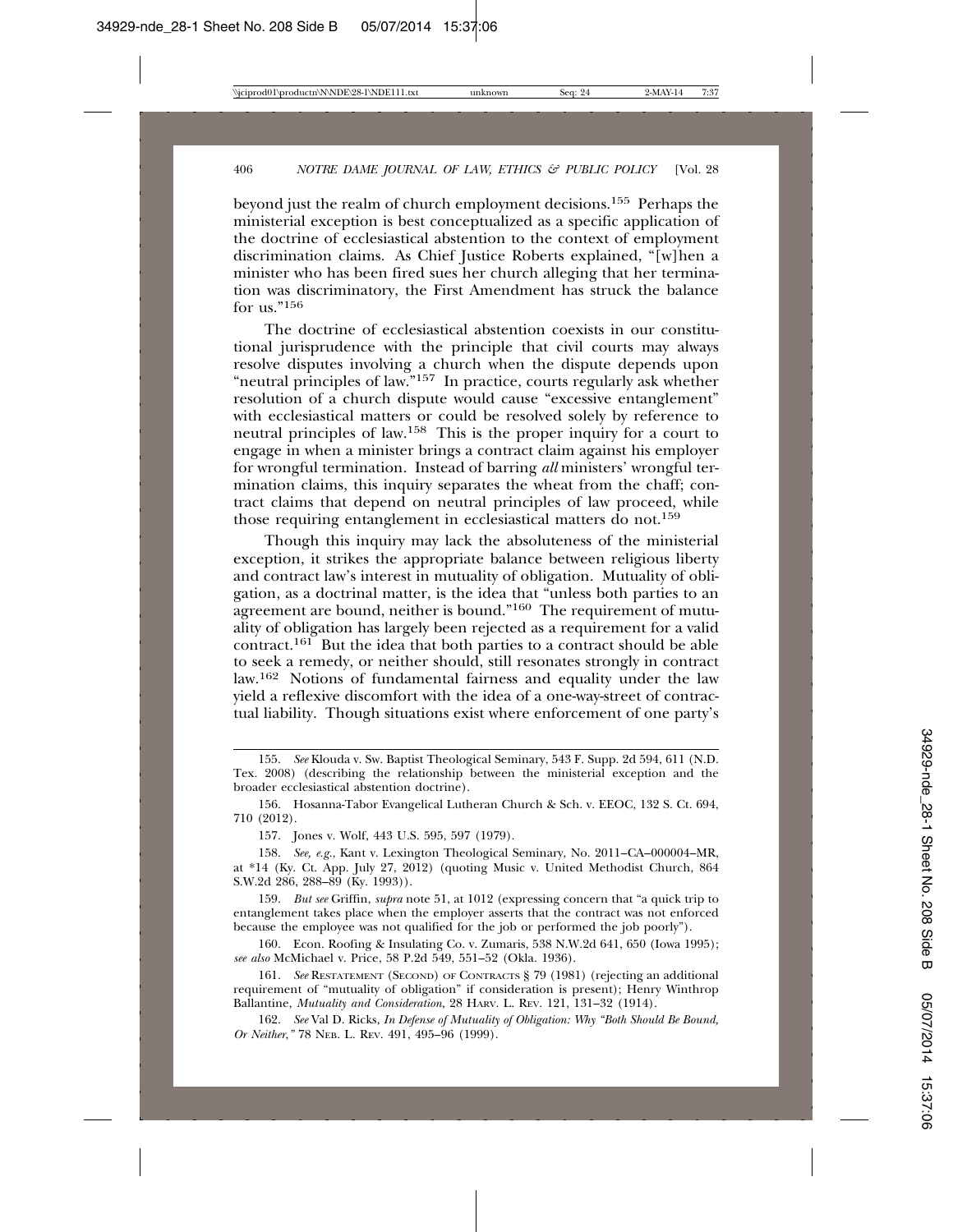promise may be inappropriate, mutual promises presumptively bind both parties.163

At least in cases dealing with express contracts<sup>164</sup> between a religious organization and its minister, failure to enforce a promise made by the religious organization is inimical to the idea of mutuality of obligation. A church could indisputably sue its minister on the contract, but in some instances a minister would be left without a legal remedy. In cases where interpretation of the contractual provision at issue is truly ecclesiastical in nature, courts have good reason to stay their hand. But where the contractual provision could be interpreted solely by reference to neutral principles of law, but a court nonetheless refuses to adjudicate the claim under the ministerial exception, mutuality of obligation is cast aside. Analyzing a ministers' wrongful termination claims under the ecclesiastical abstention doctrine is thus the proper avenue for courts to take. Religious organizations remain free to structure their affairs and control who ministers to the faithful as they see fit. But when a religious organization agrees to terms of a contract and interpreting those terms involves no inquiry into church doctrine, courts must give effect to the contractual obligations.

Some courts prior to *Hosanna-Tabor* appeared willing to follow this approach.165 These courts differentiated between contracts that involved an impermissible religious inquiry (e.g., interpreting the Methodist Book of Discipline166 or asking whether a rabbi engaged in "gross misconduct"167) and those that involved purely secular determinations (e.g., an oral promise to transfer an individual to another parish<sup>168</sup> or removal of job responsibilities<sup>169</sup>). However, post-Hosanna-Tabor, courts have evinced a willingness to dismiss all contractual claims of wrongful termination under the ministerial exception without even inquiring as to whether the contract could be interpreted under neutral principles of law.170 Courts should jettison this approach and revert to the inquiry established by the D.C. Circuit in *Minker v. Baltimore Annual Conference of United Methodist Church*: Does interpretation of

165. *See supra* Section II.A.

166. *See* Minker v. Balt. Annual Conference of United Methodist Church, 894 F.2d 1354, 1358–59 (D.C. Cir. 1990); *see also* Overstreet, *supra* note 6, at 293–95 (explaining why secular courts should dismiss contract claims based on obligations implied from religious documents).

167. *See* Friedlander v. Port Jewish Ctr., 347 F. App'x 654, 655 (2d Cir. 2009).

168. *See Minker*, 894 F.2d at 1359–61.

169. *See* Petruska v. Gannon Univ., 462 F.3d 294, 310 (3d Cir. 2006).

170. *See, e.g.*, Kant v. Lexington Theological Seminary, No. 2011–CA–000004–MR, at \*24 (Ky. Ct. App. July 27, 2012); DeBruin v. St. Patrick Congregation, 816 N.W.2d 878, 888 (Wis. 2012).

<sup>163.</sup> *Id.* at 525–27 ("Once a court has found assent and mutual promises, to treat the parties equally and fairly the court should presumably enforce both contracts.").

<sup>164.</sup> In the context of contracts implied from informal sources, such as an employee handbook, the mutuality of obligation concerns are not as pointed. Because a minister without an express contract would be free to leave the religious organization as he pleases, neither party would have a remedy in cases of the minister leaving or being terminated by his religious employer. *See id.* at 542 & n.225 (discussing implied contract claims based on employee handbooks).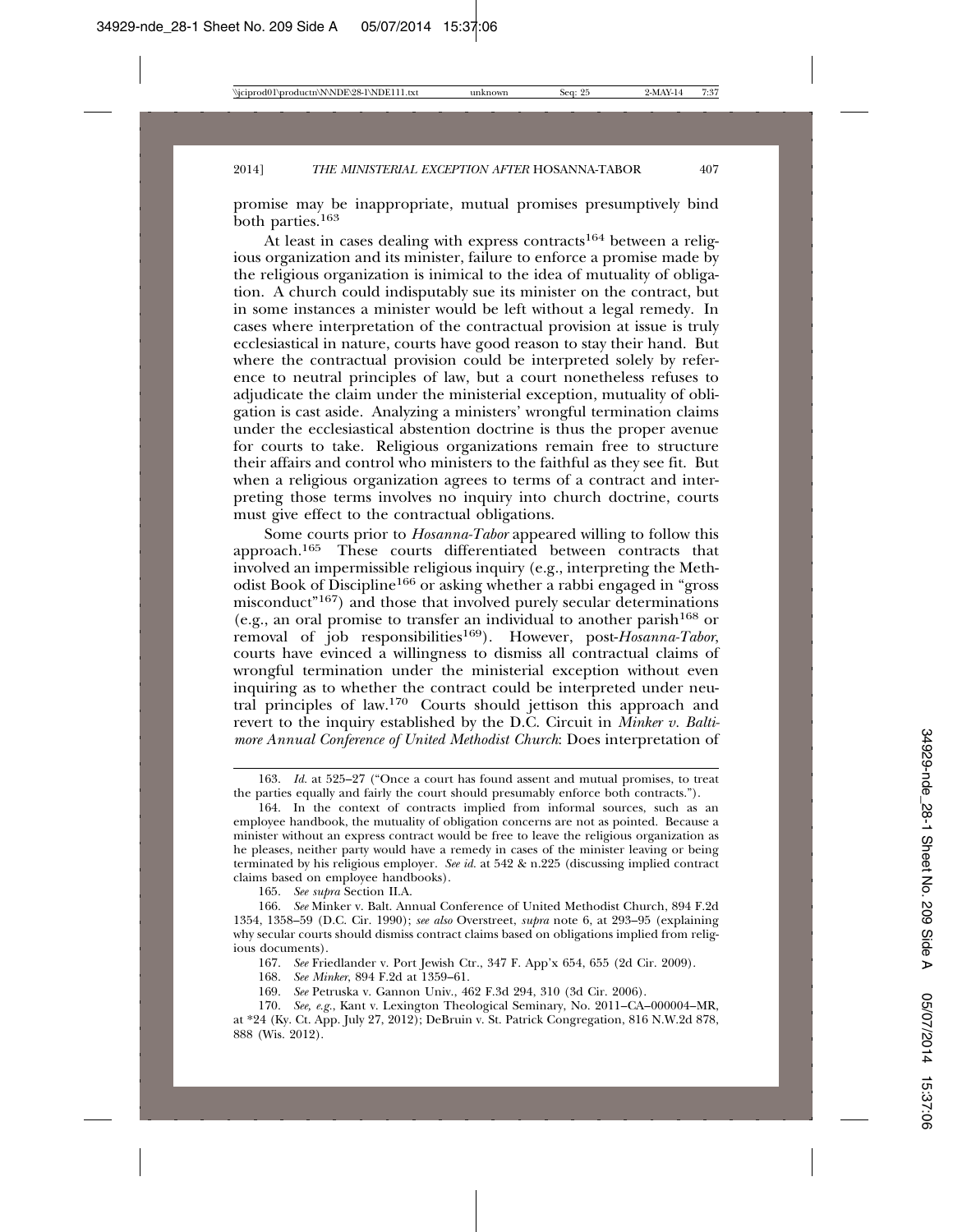the contractual provision at issue involve an inherently ecclesiastical matter that civil courts are powerless to resolve, or can it be resolved simply by resorting to neutral principles of law?

Revisiting the *Kant v. Lexington Theological Seminary*171 case discussed in the introduction is illustrative. Laurence Kant was employed as a tenured professor at Lexington Theological Seminary (LTS). The LTS Faculty Handbook provided that "[t]he only grounds for dismissal of a tenured faculty member are moral delinquency, unambiguous failure to perform the responsibilities outlined in this Handbook, or conduct detrimental to the Seminary."172 In 2009, LTS terminated Mr. Kant because of financial difficulties. In *Kant*, the Kentucky Court of Appeals affirmed dismissal of Mr. Kant's breach of contract claim under the ministerial exception and the case is now pending before the Supreme Court of Kentucky.173

Mr. Kant's case reveals the fundamental problem with applying the ministerial exception to categorically bar ministers' wrongful termination claims. LTS fired Mr. Kant for reasons other than those set forth in the Faculty Handbook; to determine this would require no judicial entanglement with ecclesiastical matters, merely application of neutral principles of contract law.174 Though an implied right to terminate a minister based on financial difficulty may exist as a matter of *state contract law*, the Kentucky Court of Appeals instead found the ministerial exception barred the suit.<sup>175</sup> This result seems profoundly unjust— LTS agreed it would only terminate Mr. Kant for reasons *A*, *B*, or *C*, then terminated him for reason *D*, but nonetheless cannot be held liable on its contract, even though interpreting the contract involves no engagement with ecclesiastical doctrine. For the reasons set forth in this Part, the Kentucky Supreme Court, and future courts to address this matter, should find that the ministerial exception does not bar a minister's contract claim against his employer.

#### **CONCLUSION**

At the end of Chief Justice Roberts's opinion in *Hosanna-Tabor*, he explicitly limited the scope of the holding to the context of employment discrimination, stating that the ministerial exception's application to contract and tort claims was a question for another day. For many ministers and religious organizations, that day has come.

Since *Hosanna-Tabor*, courts have found that the ministerial exception bars wrongful termination claims by a minister against his

175. *See Kant*, No. 2011–CA–000004–MR, at \*34 (Keller, J., dissenting).

<sup>171.</sup> *Kant*, No. 2011–CA–000004–MR (Ky. Ct. App. July 27, 2012).

<sup>172.</sup> *Id.* at \*5.

<sup>173.</sup> *Id.*

<sup>174.</sup> Had Mr. Kant, for example, engaged in conduct directly contrary to church teaching, interpreting whether this constituted "conduct detrimental to the seminary" would likely require an impermissible judicial inquiry. However, Mr. Kant was terminated for financial reasons, which fall outside the valid reasons for termination of a tenured professor under the Faculty Handbook; no inquiry into ecclesiastical matters is necessary to determine this.